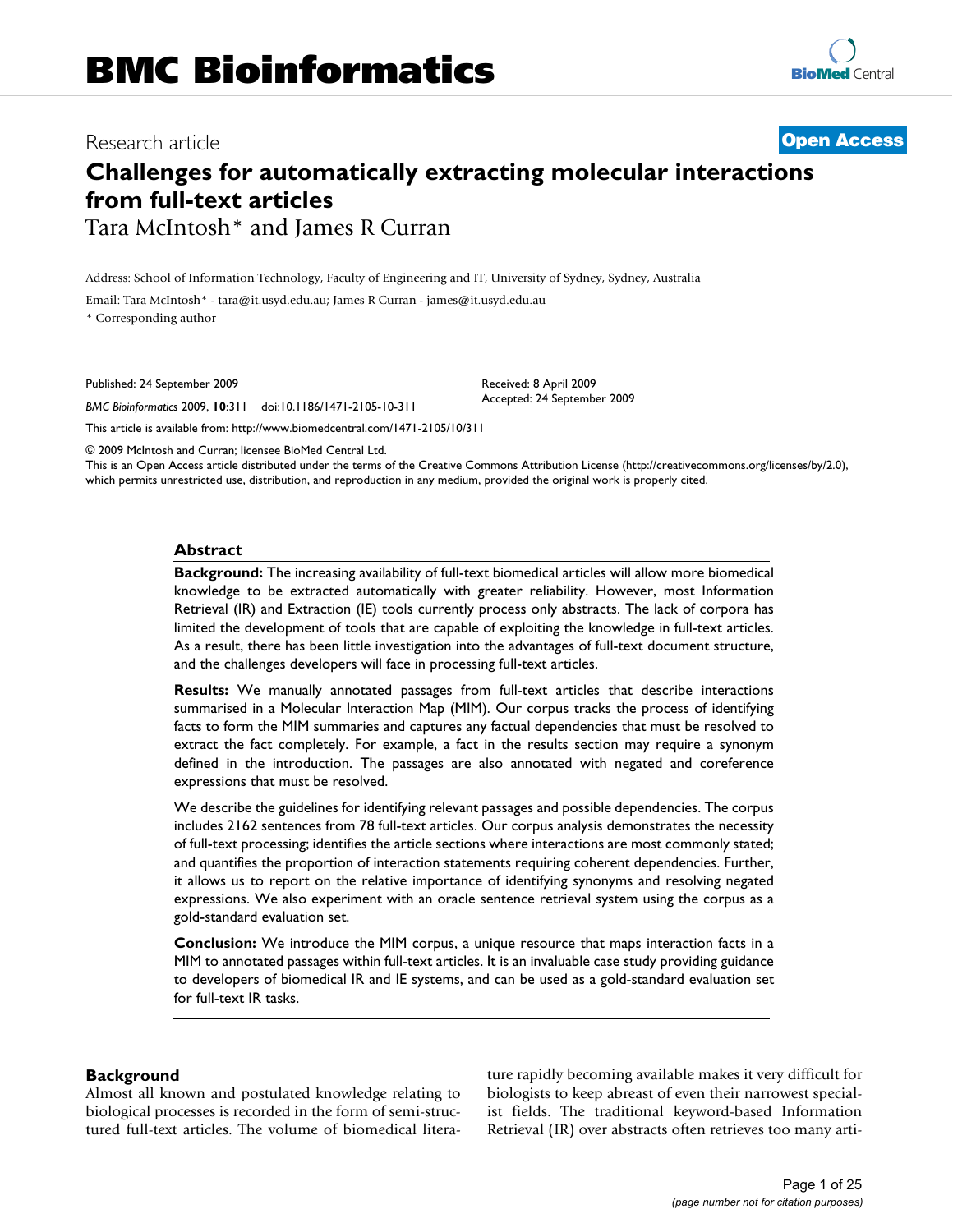cles that must be individually inspected. To overcome this information bottleneck, there has been considerable interest in developing Natural Language Processing (NLP) tools to improve the accessibility of knowledge within articles [1,2]. In particular, there is a strong focus on the automatic extraction of interactions between bio-entities, such as genes and proteins [3-5].

The development and evaluation of effective NLP tools for the biomedical domain, requires new annotated corpora, as statistical models of language extracted from traditional newswire corpora are very inaccurate when applied to biomedical text. The most comprehensive annotated biological corpora available consist of sets of MEDLINE abstracts marked with linguistic information such as part-ofspeech, anaphoric expressions, and syntactic structure, as well as biological annotation, marking entities such as proteins, genes and cells, and relationships between these entities [4,6-9]. As a results, most biomedical IR and IE systems, such as PubMed [10] and Medie [1], have been applied to abstracts only.

Unfortunately, the information in abstracts is dense but limited. For example, Friedman *et al*. [11] showed that only 7 out of 19 mentions of unique molecular interactions within a full-text article occur in the abstract. Fulltext articles have the advantage of providing more information and repeating facts in different contexts across various sections, increasing the likelihood of an imperfect system identifying them. This redundancy can also be used for validating and ranking identified facts [12].

Full text contains explicit document structure, e.g. sections and captions, which can be exploited to improve IE. Regev *et al*. [13] developed the first biomedical IR system that specifically focused on limited text sections in full-text articles, such as figure captions. Their performance in the KDD Cup Challenge [14], showed the importance of considering document structure. Following Regev *et al*., others have investigated the importance of extracting information from specific sections. Yu *et al*. [15] retrieved synonyms of proteins and genes from abstracts and full text, and identified more synonyms with higher precision in full text, with the introduction section defining the majority of synonyms. Both Schuemie *et al*. [16] and Shal *et al*. [17] showed that the results and method sections are the most and least informative, respectively, for identifying gene mentions. In contrast, Sinclair and Webber [18] found the method sections useful in assigning Gene Ontology codes to articles.

These section specific results highlight the information loss resulting from restricting IR and IE to abstracts and other individual sections, as different sections often provide different information [16]. However, there has been little analysis of when the entire document is required for accurate knowledge extraction. For instance, retrieving a fact from the results section may require a synonym to be resolved that is only mentioned in the introduction. Despite this and the limited full-text annotated corpora available, IR competitions, like the Genomics track of TREC [19], require systems to retrieve and rank passages from biomedical full text that are relevant to question style queries.

In this paper, we explore the complexities biomedical IE systems will need to handle to exploit the knowledge contained throughout full-text articles. We investigated these difficulties by focusing on the manual identification of a set of facts about molecular interactions within full-text articles. The interaction facts we have annotated correspond to those identified and summarised in a *Molecular Interaction Map* (MIM) constructed by Kohn [20], and the articles in our corpus are those cited in each fact summary. The relevant passages form the foundation of our MIM corpus, and are manually annotated with linguistic phenomena, such as synonym use and anaphoric expressions.

One of the main issues for processing full-text which has not been addressed in other biomedical corpora, is understanding how text within one section, or even a single sentence, relies on other text within the same article to form a coherent argument. In this paper, we aim to identify how important this phenomena is for automatically extracting molecular interactions. We model this coherency in our corpus by not only identifying passages that directly state the interaction fact, but by including passages from which the fact can be inferred with the addition of knowledge detailed elsewhere in the document. We also annotate the passages containing this additional knowledge, which we call *dependencies*. These dependencies are not to be confused with syntactic dependencies. In our corpus, we identify synonym and extra fact dependencies. As a result, our corpus uniquely tracks the process of forming summaries of molecular interaction facts from full-text articles.

Our corpus also provides insight into the relative significance of other NLP tasks, such as the resolution of negated and coreference expressions. The negated expressions annotated in our corpus are not included in other corpora, and few biomedical corpora include coreference annotations [4,21,22]. These corpora only consist of abstracts or individual sentences, and thus do not reflect the level of importance of this task.

The MIM corpus also addresses a number of Information Retrieval (IR) issues, concerning the value of individual full-text sections and other document structures, such as figure headings, and fact redundancy. During the annota-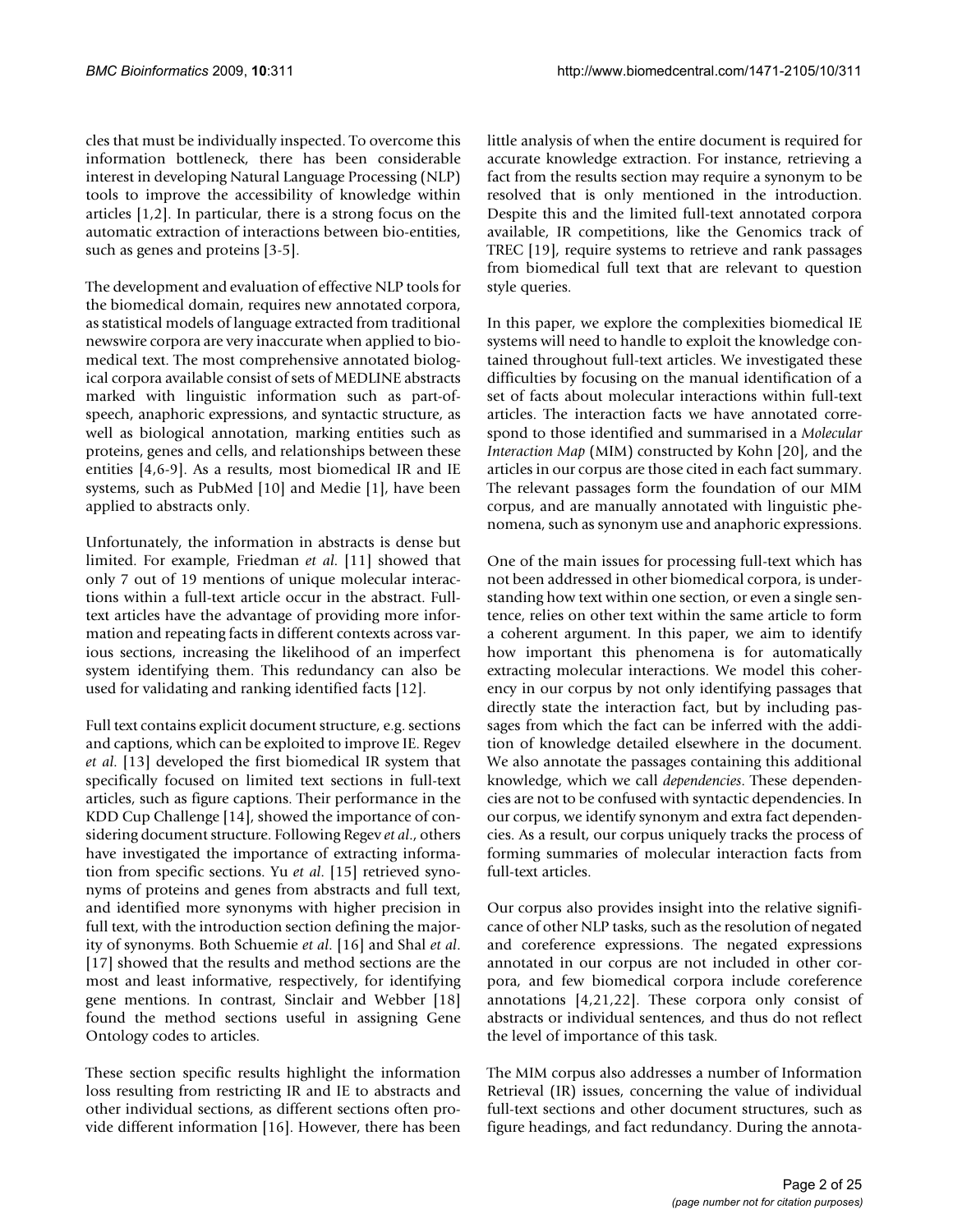tion process, we have documented the precise location that each fact and its dependencies were found. This leads to insights about the applicability of different sections for IE and IR. Additionally, we have exhaustively identified all mentions of the MIM facts in each cited article, allowing us to report on the level of fact redundancy and coverage within the articles. This also facilitates the use of this corpus as the first evaluation and analysis test set for a fulltext biomedical sentence retrieval system. Using oracle experiments, we can quantify the performance upper bounds for keyword queries, and identify the importance of individual NLP components. We can also explore the characteristics of the resulting false positives and false negatives.

This paper is organised as follows: we first introduce the MIM and the process of identifying and annotating MIM facts. Through detailed examples, we then discuss the critical role of synonym and extra fact dependencies, followed by the guidelines for annotating negated and coreference expressions, and a presentation of our key findings from our corpus analysis. We then introduce the first use of the MIM corpus as a gold standard test and evaluation set for a sentence retrieval system, and provide a detailed performance analysis. The retrieval system and the evaluation metrics are the subject of the Methods section, at the end of the paper. The MIM corpus is available for research purposes and can be freely downloaded from [http://www.it.usyd.edu.au/~tara/mim\\_corpus/](http://www.it.usyd.edu.au/~tara/mim_corpus/)

## **Results and Discussion** *Molecular Interaction Maps*

*Molecular Interaction Maps* (MIM) graphically depict the molecular interactions which occur between molecules of the same or different biochemical families, such as proteins, genes, amino acids, and multi-molecular complexes. Kohn [20] manually constructed a MIM based on scientific literature describing interactions in the mammalian cell nucleus, focusing on cell-cycle regulating molecules and the DNA repair process. Figure 1 shows the cell-



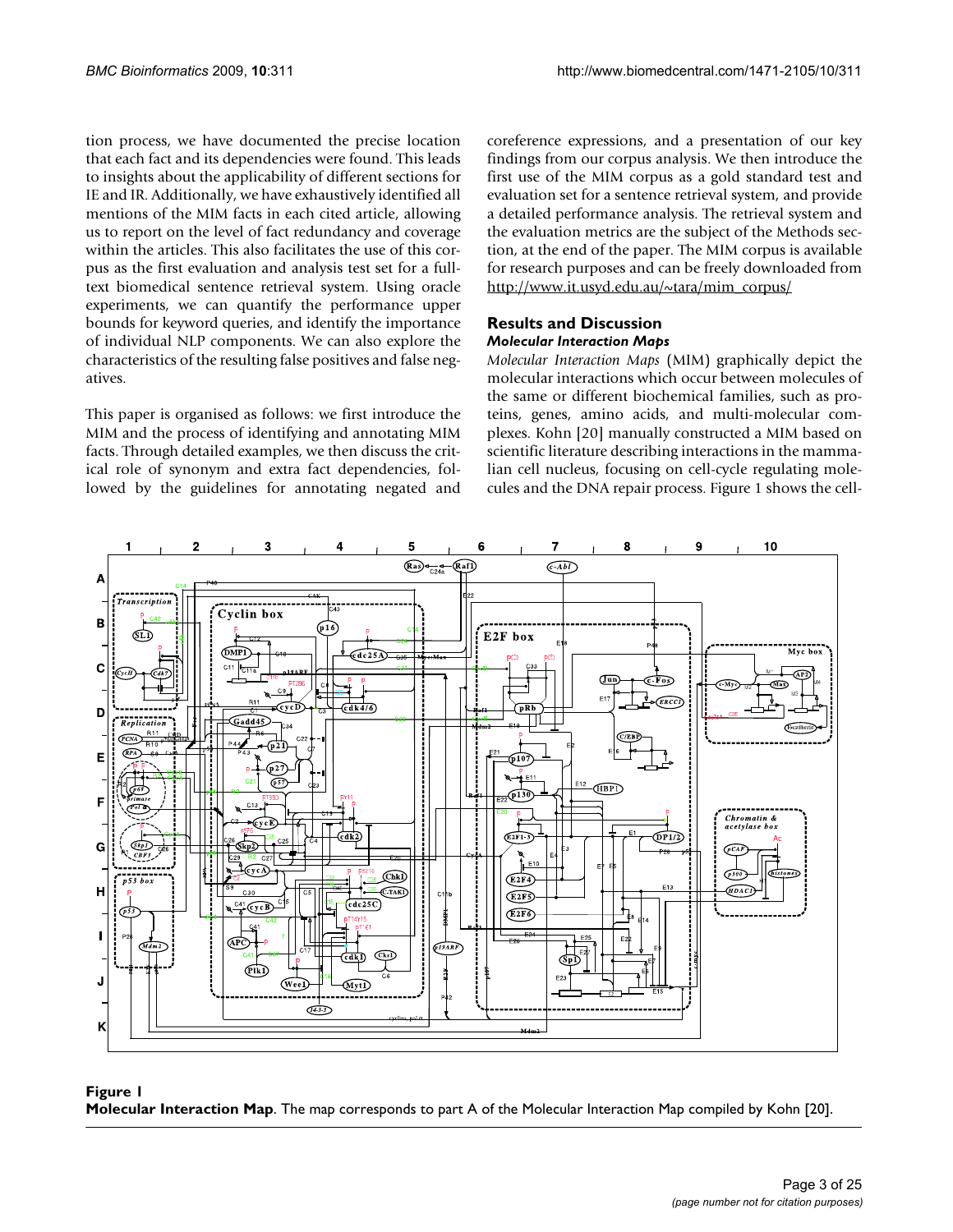cycle component of the MIM. This MIM includes 115 individual molecules (excluding complexes) and 203 interactions between them. The complete MIM diagram is shown in [20].

Each node in the MIM represents a molecule and the links between nodes correspond to interactions between the molecules. Each interaction link is assigned a unique key and is associated with a MIM description composed by Kohn [20] that summarises the evidence for the interaction from the literature, including citations. For example, Figure 2 contains the description passage for MIM interaction M4 (on the right of the Myc Box at grid reference C10 in Figure 1). It is important to note that the articles cited by Kohn for each MIM description are not exhaustive and thus many of the MIM interactions will be mentioned in other articles. The articles selected by Kohn however, present the primary research documenting the main interaction discoveries and/or findings. A tool capable of automatically extracting or augmenting a MIM would be extremely useful to biomedical researchers.

# *Corpus annotation*

In creating the MIM corpus we have attempted to reverse engineer the formation of Kohn's MIM descriptions by exhaustively tracing and documenting the process of identifying passages from the cited full-text articles that substantiate the MIM interactions. The MIM corpus consists of individual sentences or passages of text (referred to as *instances*) from the cited articles that the MIM descriptions can be inferred from. Each instance in our corpus is separately assigned the location within the article it was retrieved from and annotated for factual dependencies, and coreference and negated expressions.

# *Annotation process*

The first stage in the development of the MIM corpus involved obtaining the full-text articles cited in the MIM descriptions. There are 262 articles cited by Kohn [20], and the MIM corpus currently consists of 2004 annotated passages from 78 full-text articles, supporting 76 MIM descriptions. An annotator with a biomedical background exhaustively identified these passages by manually reading each article several times. The corpus is restricted to the cited articles only. This allows us to quantify the need for external resources, e.g. synonym lists and ontologies. The annotation process involved the following:

1. For each MIM description, retrieve the full-text of the cited articles.

2. For each sentence in a MIM description, create a *main fact* to represent the knowledge conveyed.

3. For each main fact, identify and annotate each sentence or passage (*instance*) within the cited articles that the *main fact* can be inferred from. These include direct statements of the fact and passages that imply the fact. An instance of text is said to *support* the fact. We take a minimalist approach, and annotate the shortest sequence of text required to infer the fact, down to an individual sentence.

4. Main facts are often complex sentences, combining numerous facts from the cited articles. Passages from which part of a fact can be derived are also annotated. These instances are assigned to *subfacts* which are created to represent these partial facts. Each subfact must contain at least two of the bio-entities in the original main fact. Subfacts may also be broken down to represent less informative instances. The creation of subfacts (and subfacts within subfacts) is governed entirely by whether an instance is found that expresses part of the fact in question.

5. Many instances cannot be directly linked to their corresponding fact, as they *depend* on additional information from other passages within the full text or external domain knowledge. To represent these *dependencies*, new fact types are created — *synonym facts* and *extra facts*. All instances of these, within the same article, are annotated and a dependency link is added between the original instance and the new dependency fact. If an instance cannot be identified for a dependency fact, it is labelled as *undefined*.

c-Myc and pRb enhance transcription from the E-cadherin promoter in an AP2-dependent manner in epithelial cells (mechanism unknown) (Batsche et al., 1998). Activation by pRb and c-Myc is not additive, suggesting that they act upon the same site, thereby perhaps blocking the binding of an unidentified inhibitor. No c-Myc recognition element is required for activation of the E-cadherin promoter by c-Myc. Max blocks transcriptional activation from the E-cadherin promoter by c-Myc, presumably because it blocks the binding between c-Myc and AP2.

# **Figure 2**

**MIM annotation M4**. Text composed by Kohn [20] which summarises the M4 interaction relationship depicted in Figure 1.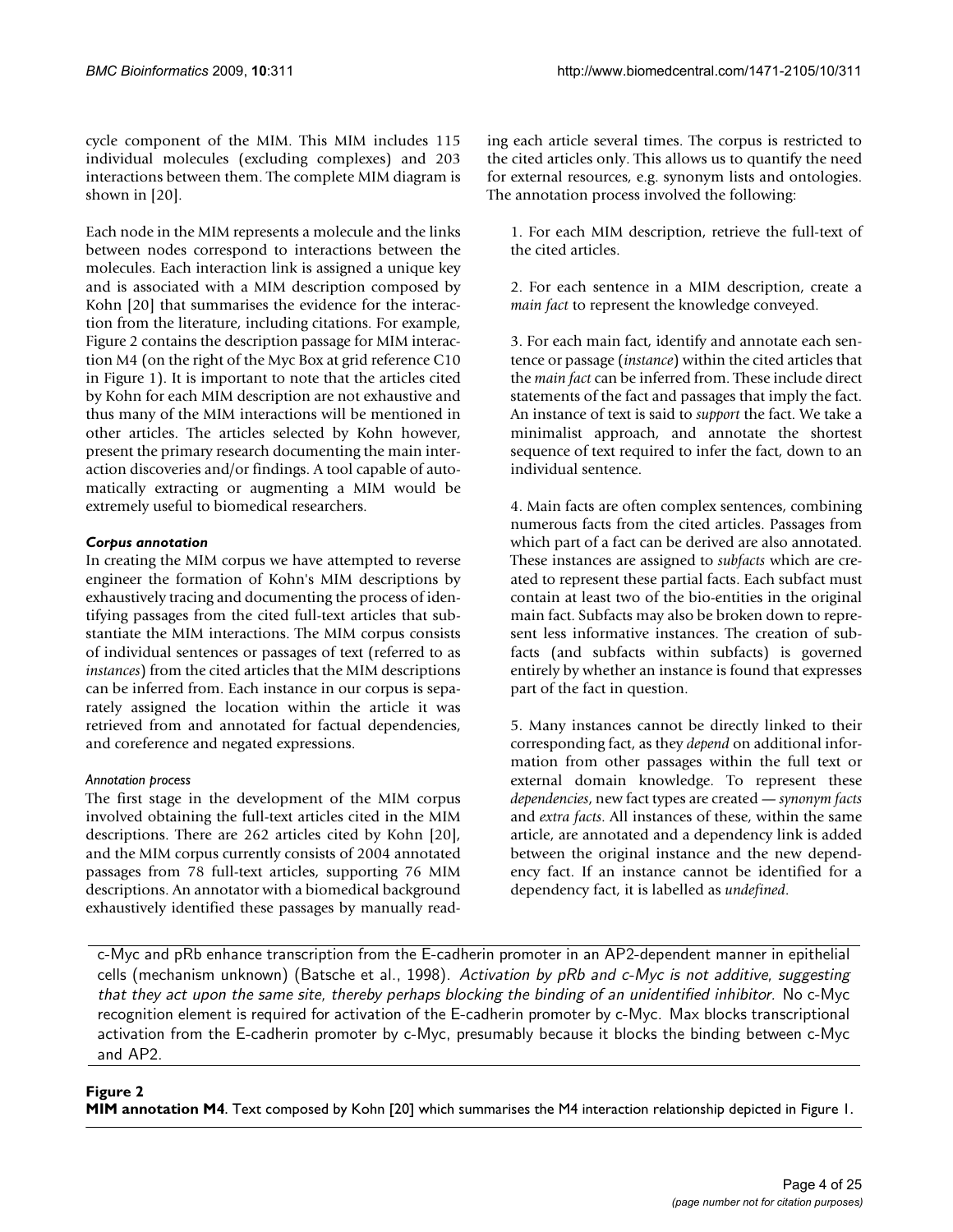6. Each instance is annotated with its location within the article, and linguistic phenomena, including negated and coreference expressions, which must be resolved for the MIM fact to be inferred.

#### *Example corpus annotation*

Consider the M4 MIM description in Figure 2. A main fact corresponding to the second sentence of this MIM description was created and is shown below:

Activation by pRb and c-Myc is not additive, suggesting they act upon the same site, thereby perhaps blocking the binding of an unidentified inhibitor.

Due to the complexity of the interaction relationships stated within this main fact, no single sentence or passage of text supporting this entire fact was identified within the cited article. However, instances of the M4 Subfact 1:

Activation of E-cadherin by pRb and c-Myc is not additive

and M4 Subfact 2:

Activation of E-cadherin by pRb and c-Myc

were identified, and thus these subfacts were created to represent this partial knowledge. Instances of these subfacts were located in the results and discussion sections of the cited article, and are shown in Examples 1 and 2 in Figure 3. Both of these instances depend on the resolution of synonyms to link the instances to the MIM description. Example 1, depends on two synonym facts. Synonym 1, states that the bio-entity *pRb* used by Kohn is equivalent to the bio-entity *RB* from the cited article, and no instance of this fact was identified in the article. Synonym 2 is required to map the term *c-Myc* to the synonymous term *Myc*, and an instance was identified in the introduction section of the cited article, as shown in Figure 3.

In order to create a corpus with as much coverage as possible for MIM main facts and subfacts, individual instances or parts of them may be associated with different facts. For example, the two consecutive sentences in Example 1 can only support M4 Subfact 1, however the first sentence also supports M4 Subfact 2. Thus the first sentence is also annotated as another instance of Subfact  $2.$ 

#### *Dependencies*

A goal of our MIM corpus is to depict how the coherent flow of knowledge is presented or assumed within fulltext articles. The dependency annotation is introduced when a main fact or subfact of a MIM description may not be entirely derived from the text of an instance alone. These instances depend on additional factual knowledge (*dependencies*), which may or may not be present in the same article, to allow the original MIM fact to be derived. In this section we discuss the two types of dependencies we annotate: synonym facts and extra facts.

# *Synonym facts*

The frequent use of synonyms, metonyms, abbreviations and acronyms in biomedical text is a common source of ambiguity that is often hard for automated methods to resolve [23]. Furthermore, manually curated lists of these are difficult to maintain in rapidly moving fields like biology [24]. As a result there is considerable interest in developing systems to identify and extract these, e.g. [25-27]. However, there has been no investigation into the difficulties which arise from synonym use when automatically identifying cited facts from full-text articles.

In our corpus we group all synonyms, metonyms, and abbreviations, acronyms and other orthographic variations of bio-entities, excluding case changes, which need to be resolved to identify the original MIM fact, as *synonym facts*. For example, the synonyms (1) *E2F4*, (2) *E2F-4* and (3) *E2F1-4* in our corpus refer to the same entity *E2F4*, although the third term also includes the entities *E2F1*, *E2F2* and *E2F3*. We do not include synonyms for other terms in the MIM fact, such as verbs.

In our first example in Figure 3, the instance which supports M4 Subfact 1 depends on two synonym facts. In the MIM description, the entity terms *pRb* and *c-Myc* are used, but in the relevant cited article (Batsche *et al*., 1998) only their synonymous terms, *RB* and *Myc*, are mentioned. Therefore there is a need for a synonym fact dependency.

To link the text in Instance 1 to the subfact, we must first identify that *pRb* is synonymously equivalent to *RB*, and form Synonym Fact 1 to represent this knowledge:

pRb is equivalent to RB

The next step is to identify all passages from within the same article which support this synonym fact. However, an instance was not identified and the synonym fact is labelled as *undefined*. This example highlights the ambiguity introduced when authors choose to use terms other than the ones within the articles they cite, and when synonymous terms are assumed to be general domain knowledge. In addition to this ambiguity, the term *RB* is also an abbreviation for *respiratory bronchiolitis*, *repetition blindness*, *ruminal buffer*, and *Rio bravo virus*, to name a few, and a homograph for the gene *ruby* (*rb*), *rabbit* (*rb*) and *rubidium* (*Rb*).

Instance 1 also depends on Synonym Fact 2:

c-Myc is equivalent to Myc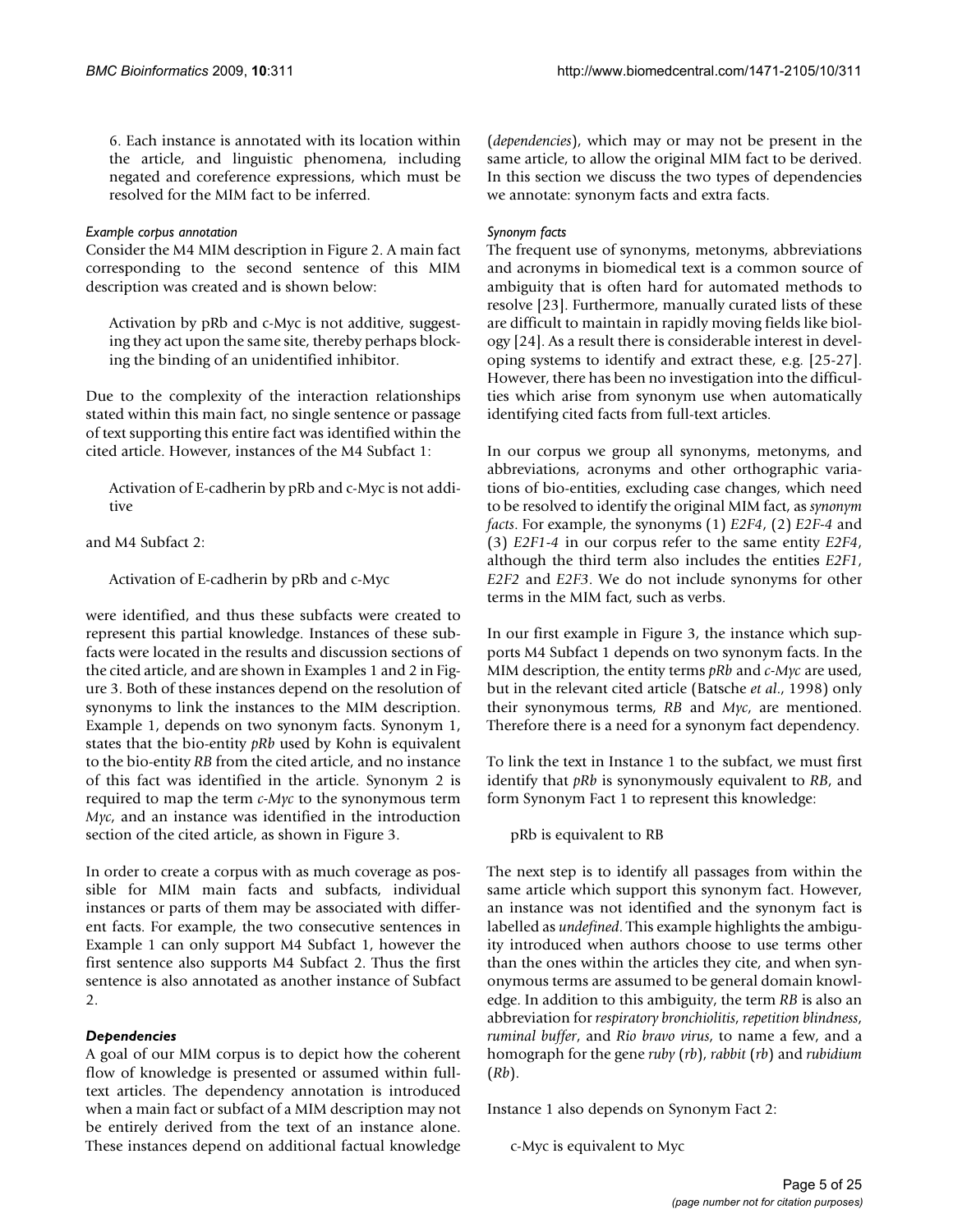# 1. **M4 Subfact 1**

Activation of E-cadherin by pRb and c-Myc is not additive **Instance 1**

• However, the precise molecular mechanisms by which RB, Myc, and AP-2 cooperate to effect transcriptional activation of E-cadherin requires further study. Interestingly, the positive effects of RB and c-Myc were not additive (Fig. 1). (Discussion, PMID: 9632747)

# **Synonym fact 1**

pRb equivalent to RB

• Undefined

# **Synonym fact 2**

c-Myc equivalent to Myc

• The c-myc proto-oncogene, which encodes two amino-terminally distinct Myc proteins, acts as a transcription factor. (Introduction, PMID: 9632747)

# 2. **M4 Subfact 2**

Activation of E-cadherin by pRb and c-Myc **Instance 1**

• All of these results indicate that RB and c-Myc transactivation of E-cadherin expression is specific to epithelial cells and requires an active RB protein family. (Results, PMID: 9632747)

# **Synonym fact**

pRb equivalent to RB

• Undefined

# 3. **E21 Main fact**

p107 promoter contains E2F recognition elements and can be repressed by pRb and p107 **Instance 1**

• Differential Roles of Two Tandem E2F Sites in Repression of the Human p107 Promoter by Retinoblastoma and p107 Proteins (Title, PMID: 7791762)

# **Synonym fact**

Retinoblastoma protein equivalent to pRb

• The retinoblastoma protein (pRb) is a 105- to 110-kDa nuclear phosphoprotein (48) with tumor suppressor function (4,32) and is believed to be a negative growth regulator (24, 63). (Introduction, PMID: 7791762)

# **Instance 2**

• Both pRb and p107 can repress expression of the human p107 promoter through the 5' copy of the E2F-binding site. (Results subheading, PMID: 7791762)

# **Figure 3**

**Synonym fact examples**. Example MIM corpus instances which depend on synonym facts. Each instance is labelled with the article section it was located and its PMID.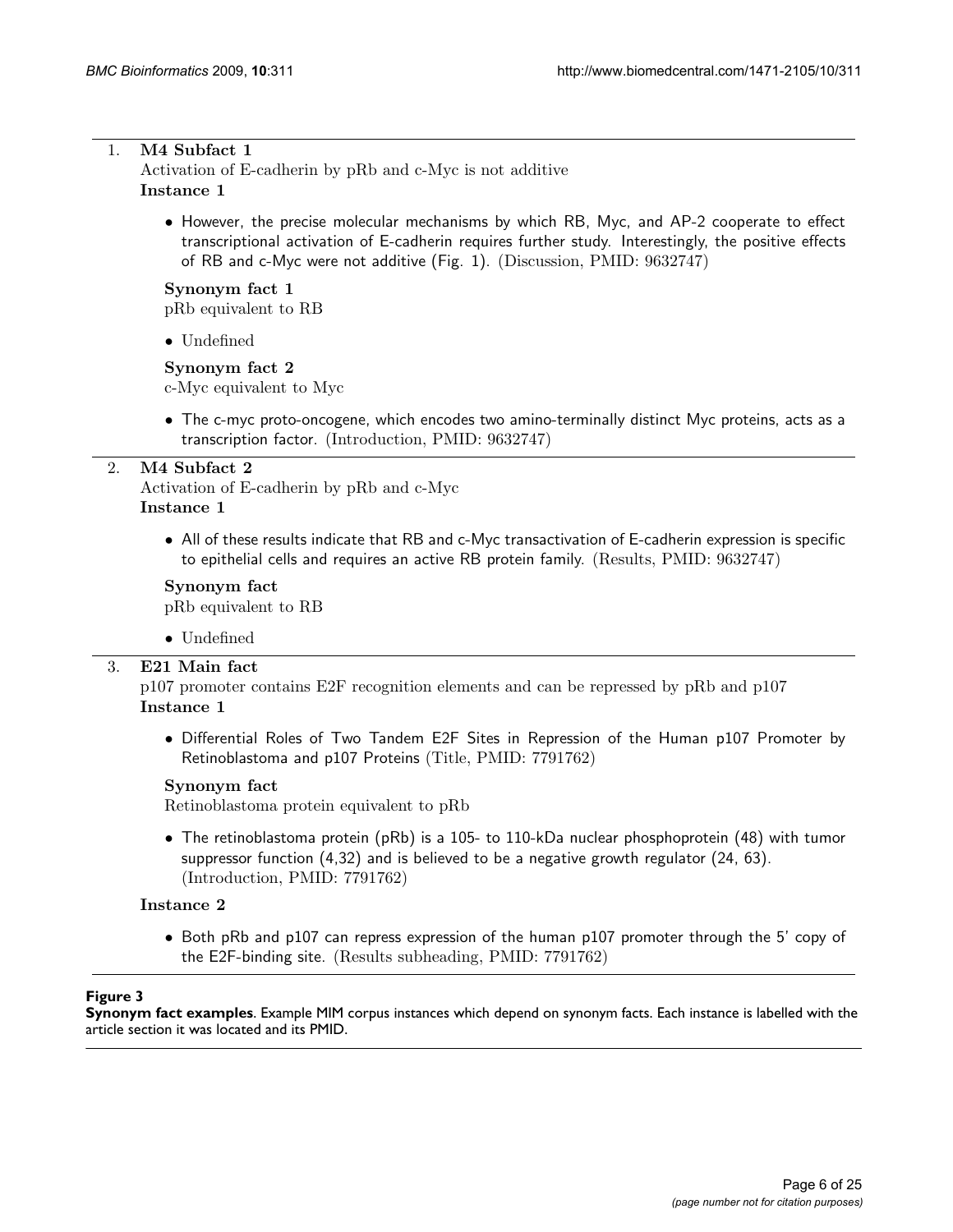In this instance, the bio-entities *c-Myc* and *Myc* are used interchangeably, where the protein *Myc* is referred to by its gene name, *c-Myc*. The use of metonymy, where an entity can be substituted with another related entity, is common in biomedical literature, and an instance supporting this type of synonym fact was found in the introduction of the article. This synonym instance does not contain any common contextual patterns such as:

- 1. *X known as Y*
- 2. *X* (*Y*)

that are often used to extract sets of synonymous terms like *X* and *Y* [15,27]. Therefore, further processing to identify these synonyms via the causal relationship, *c-myc encodes Myc*, is required. After these synonymous terms are resolved, we can directly infer the MIM M4 Subfact from the instance.

Example 3 in Figure 3, shows two annotated instances of the MIM E21 Main fact, where only the first instance depends on a synonym fact to be resolved. The authors of the cited article used the long form of the bio-entity *pRb*, *Retinoblastoma Protein*, in the article's title (Instance 1). Thus to link the first instance to Kohn's MIM fact, these terms must be identified as synonymous. An instance supporting this synonym fact was identified in the introduction section of the article, stating the synonym fact clearly:

...*retinoblastoma protein (pRb)*...

After this statement, all later references to this protein in the article (excluding coreference expressions) used the shorter form, and thus Instance 2, identified in a result's subheading, does not depend on this synonym fact to infer the main fact.

# *Extra facts*

Instances in the MIM corpus may also depend on extra information for the MIM fact to be inferred, which cannot be expressed by synonym fact dependencies. We created *extra fact* dependencies to represent and annotate this additional information need. Extra facts include all assertions (excluding synonym definitions) which are necessary to infer a main fact or subfact from an instance. Many extra facts are descriptions or classes of bio-entities, hyponym relationships and compounded terms. For example, in the extra fact below:

S465A-Abl is a mutated form of c-Abl where Serine 465 is substituted for Alanine

the bio-entity *S465A-Abl* is not a synonym of *c-Abl*, but a modified form of the protein.

If additional information is required for an instance to support a MIM fact, an extra fact is created. All supporting instances of these extra facts must then be identified within the same article as the original dependent instance. Examples of extra fact dependencies are shown in Figures 4 and 5.

Example 4, in Figure 4, shows an instance of the E13 Subfact that depends on the extra fact

HDAC1 is a histone deacetylase

#### 4. **E13 Subfact**

HDAC1 binds to the pocket proteins p107 and p130 and in turn is recruited to E2F complexes on promoters

#### **Instance 1**

• The experiments described above indicate that  $p107<sub>1</sub>$  and  $p130<sub>1</sub>$  can interact with  $\underline{\text{HDAC1}}_2$ . We thus reasoned that they<sub>1</sub> could repress E2F activity by recruiting histone deacetylase<sub>2</sub> activity to E2F containing promoters. (Results, PMID: 9724731)

# **Extra fact**

HDAC1 is a histone deacetylase

• We have previously shown that Rb, the founding member of the pocket proteins family, represses E2F1 activity by recruiting the histone deacetylase HDAC1. (Abstract, PMID: 9724731)

#### **Figure 4**

**Extra fact example**. An example MIM corpus instance which depends on an extra fact. Annotated anaphoric expressions are underlined. Note that the two different anaphoric expressions (1,2) are differentiated by their associated subscripts. The instance is labelled with the article section it was located and its PMID.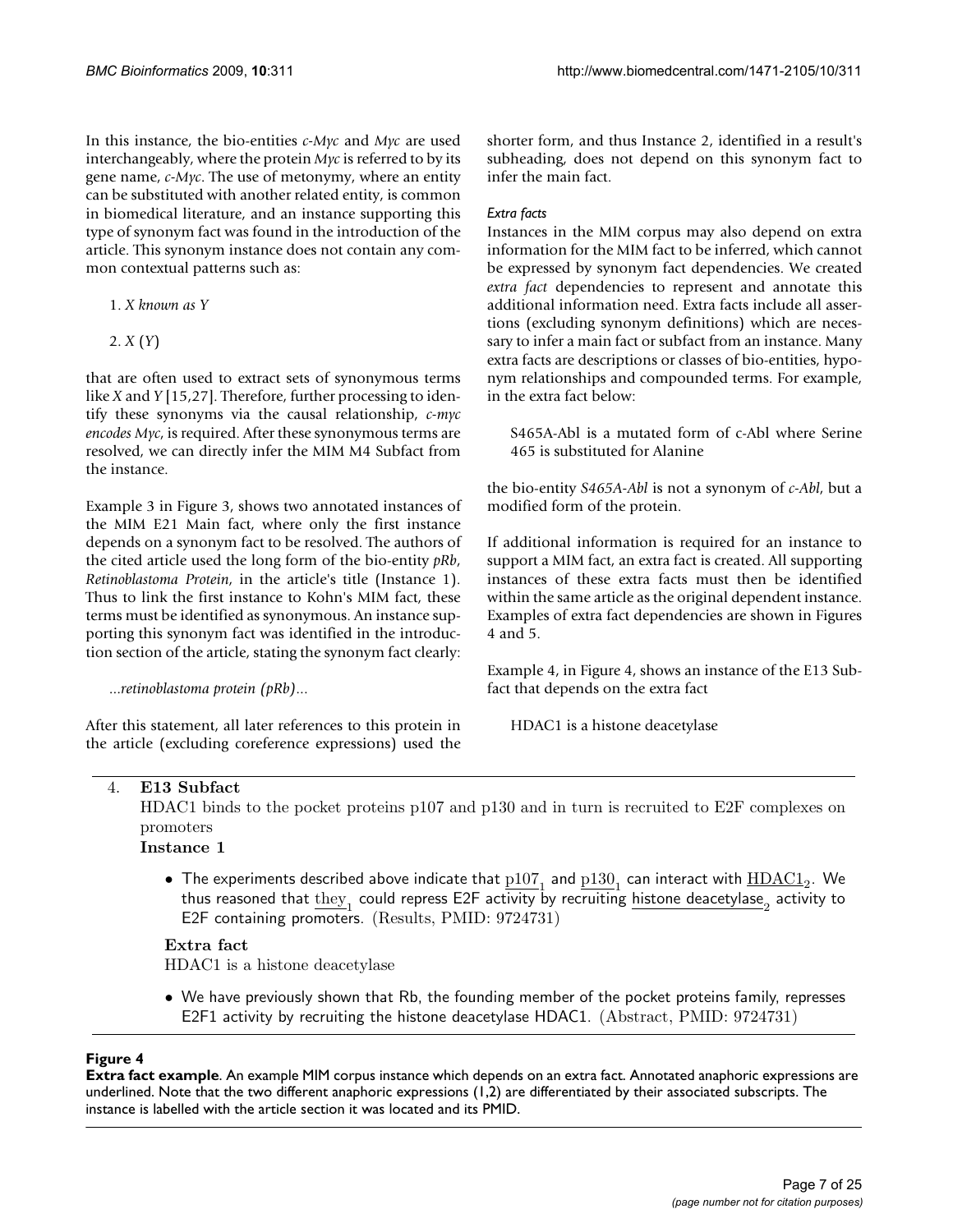# 5. **C2 Main fact**

CERC is a complex of E2F4, DP1 and either p130 or p107, and an extra unidentified component **Instance 1**

• Altogether, these experiments show that CERC is a high molecular weight complex, stable in solution, which contains E2F4/DP1, a pocket protein and at least one additional unidentified protein. (Results, PMID: 10202151)

# **Extra fact 1**

E2F4/DP1 is a complex of E2F4 with DP1

• (B and C) CERC contains the heterodimeric transcription factor E2F4/DP1. (Figure legend, PMID: 10202151)

# **Extra fact 2**

pRb, p107 and p130 are pocket proteins

• They bind to DNA as free heterodimers E2F/DP or associated in larger complexes containing members of the pRB tumor suppressor family (the 'pocket proteins': pRB, p107, p130) and of the cyclin/cdk family (cyclin E/cdk2 and cyclin A/cdk2 associates physically with p107 and p130). (Abstract, PMID: 10202151)

# 6. **C2 Subfact**

CERC contains E2F4 and either p130 or p107

# **Instance 1**

• CERC contains members of the E2F and pRB protein families (Figure heading, PMID: 10202151)

# **Extra fact 1**

p107 and p130 are members of the pRB protein family

• They bind to DNA as free heterodimers E2F/DP or associated in larger complexes containing members of the pRB tumor suppressor family (the 'pocket proteins': pRB, p107, p130) and of the cyclin/cdk family (cyclin E/cdk2 and cyclin A/cdk2 associates physically with p107 and p130). (Abstract, PMID: 10202151)

# **Extra fact 2**

E2F4 is a member of E2F protein family

• E2F's transcriptional activity is the result of the heterodimeric association of two families of proteins, E2Fs (E2F1-6) and DPs (DP1-2) (for reviews on E2F, see Sardet et al., 1997; Dyson, 1998; Nevins, 1998). (Abstract, PMID: 10202151)

# **Synonym fact required by Extra fact 2** E2F4 is contained in the range of entities E2F1-6

• Undefined

# **Figure 5**

**Extra fact examples**. Example MIM corpus instances which depend on extra facts. Each instance is labelled with the article section it was located and its PMID.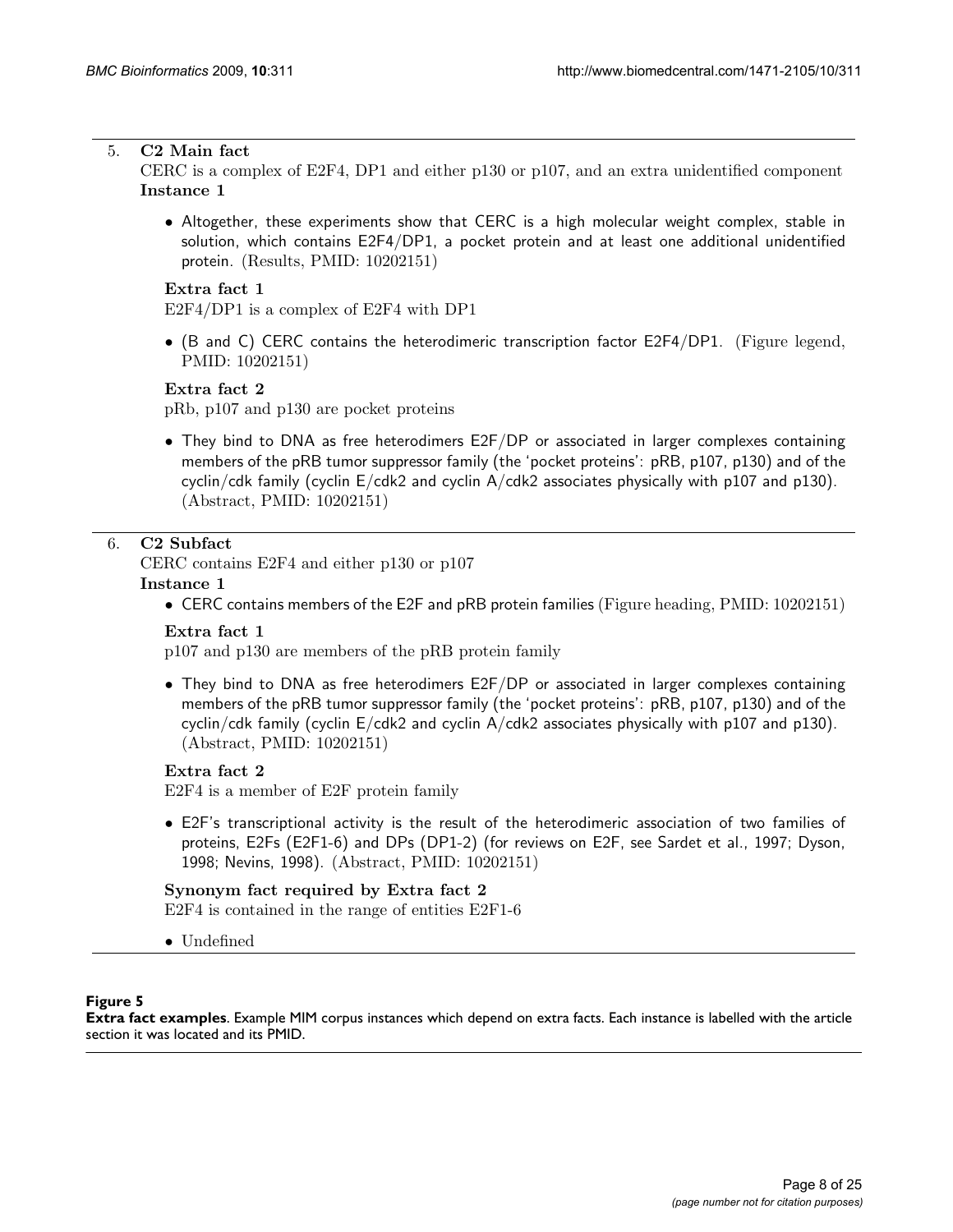to derive the subfact. The first sentence of this instance states the binding relationships between the bio-entities *HDAC1* and *p107*, and *HDAC1* and *p130*. This sentence does not support the entire subfact individually as the second sentence introduces the fourth required bio-entity, *E2F*. The extra fact is required to associate the class of proteins referred to in the second sentence using the term *histone deacetylase*, to the specific protein *HDAC1* in sentence one. This is necessary as the sortal anaphor *they* in sentence two refers to the bio-entities *p107* and *p130* in sentence one, and not *HDAC1*. An instance supporting this extra fact was identified within the article's abstract, and is expressed in the apposition:

...*the histone deacetylase HDAC1*.

Once this extra fact is identified, the coreference expressions can be resolved, and in turn, the E13 Subfact can be inferred.

Two additional examples of extra fact dependencies are shown in Figure 5. Annotated instances of the C2 Main fact and one of its subfacts are shown. In Example 5, the instance supports the main fact only after two extra fact dependencies are established and resolved. These extra facts are required to map the bio-entity terms in the main fact to their corresponding terms/phrases in the instance.

The first extra fact represents the mapping between the bio-entities *E2F4* and *E2F4/DP1*. It depicts a common representation of compounded bio-entities by using a slash (/) to represent a complex of multiple entities. This extra fact is identified in the instance by the following apposition:

...*the heterodimeric transcription factor E2F4/DP1*...

where the term *heterodimeric* states that *E2F4/DP1* is a complex composed of two different proteins. Note that the slash notation is also often used to represent synonymous terms.

The main fact's instance also depends on additional factual knowledge to associate the coreference concept *a pocket protein* to the bio-entities *p130* and *p107* stated in the Main fact. To represent this dependency, another extra fact is created:

pRb, p107 and p130 are pocket proteins

and an instance defining this concept was identified within the article's abstract. The extra fact can be extracted from the expanded enumeration:

...*the 'pocket proteins': pRB, p107, p130*...

This extra fact's instance also details a hierarchy of bioentity concepts where the *pocket proteins* are part of the concept *pRB tumor suppressor family*.

In Example 6, the instance of the C2 Subfact also depends on extra facts. The first extra fact is required to identify the bio-entities *p107* and *p130* in the subfact definition as members of the *pRB protein family* stated within the instance. The instance supporting this extra fact is the same text that supports Extra fact 2 of Example 5.

The second extra fact is necessary to associate the bioentity *E2F4*, which is not mentioned in the subfact instance, as a member of the *E2F protein family* stated in the instance. An instance supporting this extra fact was identified, and defines the *E2F protein family* as:

...*E2Fs (E2F1-6)*...

This definition introduces additional complexity as the bio-entity *E2F4* is not directly mentioned. The term *E2F1- 6* corresponds to multiple bio-entities, including *E2F4*. This information is represented in the corpus as a synonym fact, which defines *E2F1-6* as a synonymous term for *E2F4*, and thus this extra fact instance also has a dependency fact.

# *Dependency graphs*

Our corpus represents each of the main facts and subfacts as a dependency graph of instances, each which in turn may depend on other factual knowledge from synonym and extra facts. Each edge in the graph links an instance to each of its dependency instances. It is possible for an instance of a dependency fact to also depend on synonym and/or extra facts, as shown in Example 6 in Figure 5, where the instance of Extra fact 2 depends on a synonym fact. Thus paths of dependencies may occur, all of which would need to be resolved before the main fact or subfact could be derived from the initial instance.

# *Linguistic phenomena*

In the previous sections, we introduced the process of formulating main facts and subfacts from the MIM descriptions, and identifying supporting instances of these to annotate, along with any synonym or extra fact dependencies which they require. In this section, we will discuss the linguistic phenomena individual instances are annotated with. In our MIM corpus, we only annotated the linguistic constructs in individual instances that need to be resolved to infer a fact.

# *Negated expressions*

The purpose of the negated expressions annotated in the MIM corpus is different to that of the BioScope corpus [28] and the BioInfer corpus [4]. In the BioScope corpus,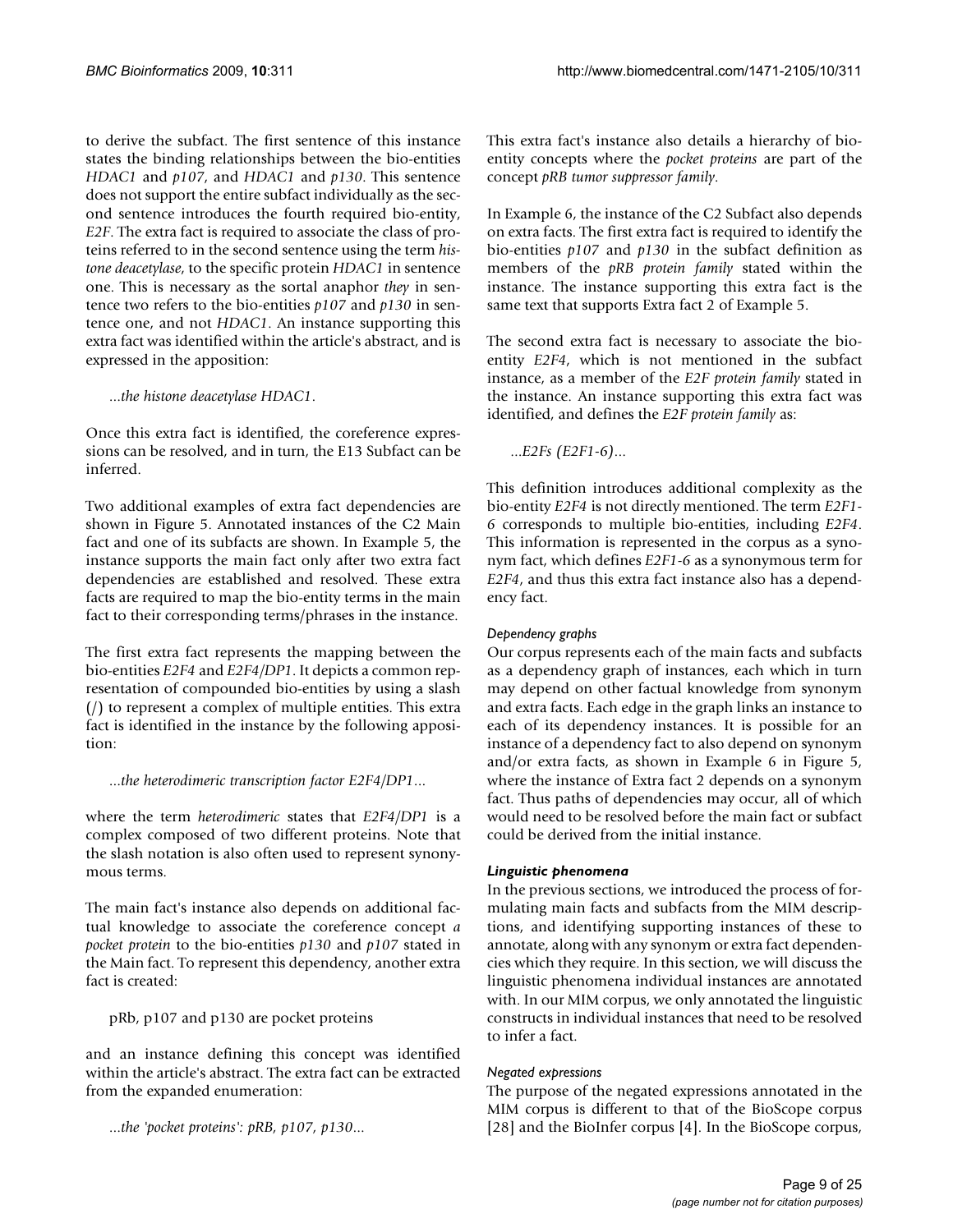negative terms in sentences, such as *not* and *neither*, and their scope are annotated for the purpose of developing systems which can detect uncertain facts or negative findings [28]. The BioInfer corpus is similarly annotated with negated expressions, however the annotated phrases correspond to those stating an absence of a relationship between entities, like *X not affected by Y* [4].

The negated expression annotation in the MIM corpus extend those in other corpora by focusing on statements that do not directly express a MIM fact, but from which the fact can be logically implied. Our annotations include logical negatives, as in the BioScope corpus, and lexical negatives which have not been annotated in either of the other corpora. Logical negatives are realised by a discrete, closed class negative particle like *not* or *no*. In lexical negatives, the negation is built into the lexical item, like *inhibit* or *mutant*. In these cases, the negated expression entails the opposite of a fact that would need to be worded differently.

As the MIM corpus is focused on molecular interactions, the main type of negated expressions identified correspond to statements describing modifications to molecules and their resulting effects. These statements document the outcomes of experiments from which one can identify/infer a molecule's function by modifying the molecule and observing any functional changes. For example, if in a gene knockout experiment we find that removing gene *X* results in function *Y* disappearing, we could infer that gene *X* is responsible in some way for function *Y*. In the literature, negated expressions are commonly used to describe these types of experiments, from which the normal function is inferred by the author and the reader. This typically requires two or more negated expressions to be processed simultaneously, as will be shown in the following examples.

Figure 6 shows four example instances of different facts which require negated expressions to be interpreted for their corresponding MIM fact to be inferred. The negated expressions are marked by square brackets and, as in Vincze *et al*. [28], we annotate the full scope of the negated expressions.

In Example 7, two negated expressions within the instance need to be resolved to form the positive statement of the A2 Subfact. In this instance, the negated expressions are clearly defined. In the first negated expression, the lexical negated form of the bio-entity *ATM* is stated as *mutant ATM kinase*. The second negated expression is a logical negative which states the function the mutated form of *ATM* was unable to perform. Based on knowledge of the experimental aims and the implicit reporting of the results, one can logically combine these two negated expressions to infer the positive fact expressed in the A2 Subfact. If an IE system could not identify these negated expressions, then the incorrect relationship:

ATM does not phosphorylate c-Abl

may be extracted. It is these types of relationships that our MIM corpus aims to capture, with the goal of identifying processing errors like this.

The negated expressions annotated in Example 8, N4 Main fact, are similar in style to those in Example 7, however the processing to resolve the fact from this instance is more complicated. First, the synonymous terms *p34* and *RPA2* need to be resolved. Secondly, the first lexical negative has wider scope than in Example 7, as it states the specific type of mutation. This additional information is required to infer the main fact completely. As in Example 7, the first lexical negative expression is also followed by a logical negative expression, and these two negated expressions must be inverted and then combined to recover the main fact.

Negated expressions in the MIM corpus are not just identified by the presence of negated terms or lexical negative statements. For a negated expression to be annotated, the positive form of the expression needs to be resolved to infer its associated fact. For example, the instance of Example 8 also contains the lexical negative expression:

*p70 mutant (Delta RS)*

however as its resolution is not required for the corresponding MIM fact to be inferred, it is not annotated.

Many of the negated expressions annotated in the MIM corpus contain the terms *mutant* or *mutation*, which stem from the specific types of experimental studies performed in this domain. However, this is not always the case. Consider, for example, the subfact in Example 9 (Figure 6). The subfact description is itself a logical negative expression, and there is no reference to a mutated bio-entity in the supporting instance. The first logical negative expression, states the result of a different experimental technique (*an antisense approach*), which aims to silence or reduce the activity of the *Gadd45* protein. And the second negated expression declares the result of this reduction, i.e. the *reduction* resulted in the *attenuation*. In the second negated expression, the nested negative phrase:

*suppression of Cdc2/Cyclin B1 activity*

correctly matches the action of *Gadd45* stated in the MIM subfact, and it is thus not annotated. By inverting the two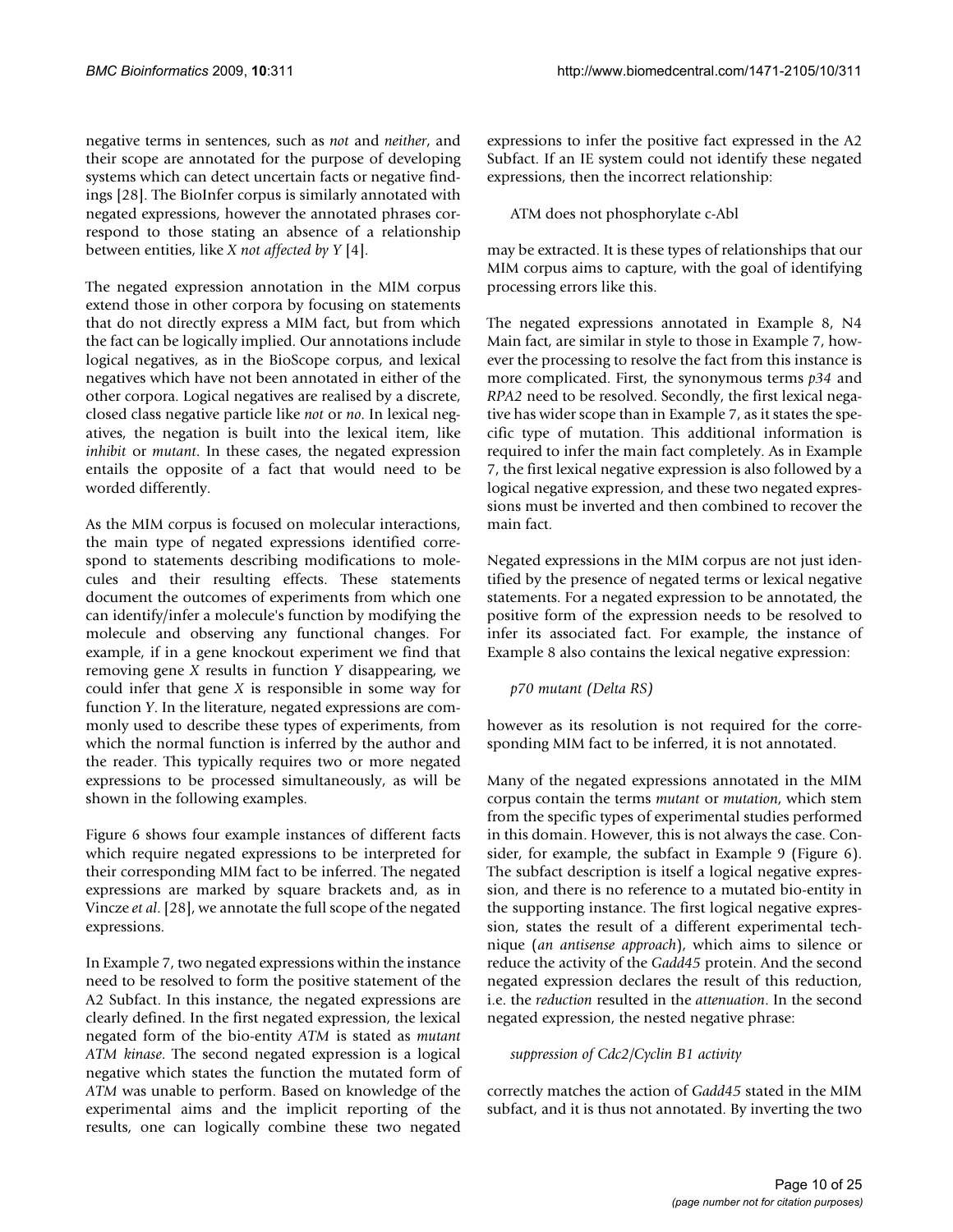# 7. **A2 Subfact** ATM phosphorylates c-Abl **Instance 1**

• Incubation with [mutant ATM kinase] did [not lead to c-Abl phosphorylation] (fig. 3d, lane 2). (Results, PMID: 9168116)

# 8. **N4 Main fact**

RPA binds XPA via the C-terminal region of RPA2 **Instance 1**

• [Mutant RPA that lacked the p34 C terminus] [failed to interact with XPA], whereas RPA containing the p70 mutant (Delta RS) interacted with XPA (Fig. 2). (Results, PMID: 9168116)

# **Synonym fact**

p34 is equivalent to RPA2

• Undefined

# 9. **C30 Subfact**

Gadd45 inhibits Cdk1 activity **Instance 1**

> • With the use of an antisense approach, [reduced Gadd45 expression] [attenuated the suppression of Cdc2/Cyclin B1 activity] in UV-irradiated human cells. (Abstract, PMID: 10362260)

# **Synonym fact**

Cdc2 is equivalent to Cdk1

• Undefined

# **Extra fact**

Cdc2/Cyclin B1 is a complex of Cdc2 and Cyclin B1

• Undefined

# 10. **C9 Subfact**

Rapid degradation of Cyclin D1 requires phosphorylation at threonine-286 **Instance 1**

• Although "free" or CDK4-bound cyclin D1 molecules are intrinsically unstable  $(t1/2 < 30 \text{ min})$ , a [cyclin D1 mutant (T286A) containing an alanine for threonine-286 substitution] [fails to undergo efficient polyubiquitination] in an in vitro system or in vivo, and it is markedly stabilized (t1/2 approximately 3.5 hr) when inducibly expressed in either quiescent or proliferating mouse fibroblasts. (Abstract, PMID: 9136925)

#### **Figure 6**

**Negated expression examples**. Example MIM corpus instances which are annotated with negated expressions. Negated expressions are marked with square brackets, and annotated anaphoric expressions are underlined. Each instance is labelled with the article section it was located and its PMID.

annotated negated expressions, we get the positive expression: *Gadd45 expression suppresses Cdc2/Cyclin B1 activity* and thus the MIM fact can be inferred from these negated expressions. The last example in Figure 6 captures the complexity of negated expressions in the MIM corpus. The first negated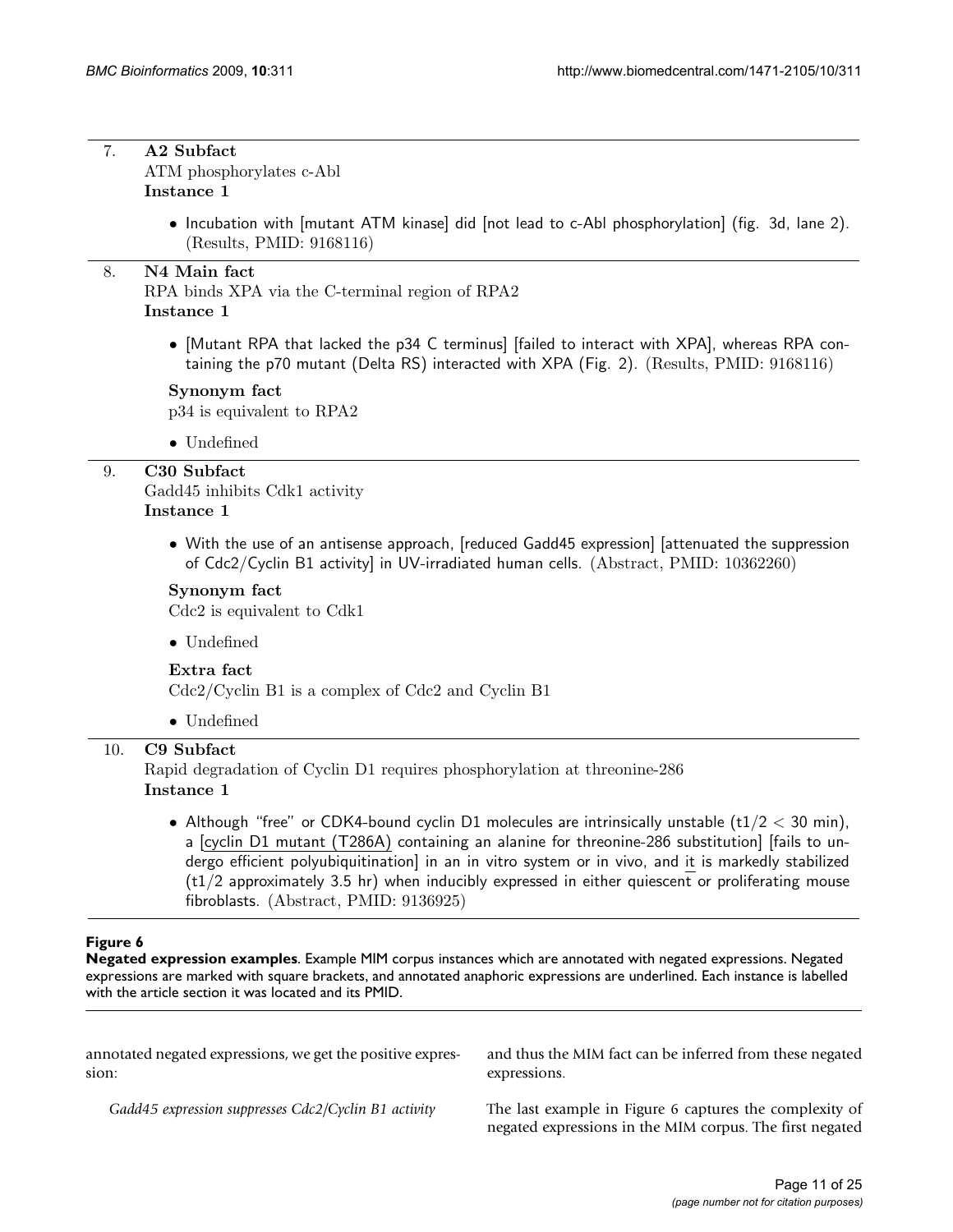expression is similar to the lexical negative expressions in the previous examples stating a mutation of *cyclin D1 at threonine-286* directly. However, the second negated expression states that the mutated protein is unable to be *polyubiquinated*, which is not mentioned in the C9 Subfact. In turn, the inverted forms of these negated expressions do not directly convey the MIM subfact, and thus external domain knowledge is required.

In the first negated expression, we not only need to identify that the *threonine* required in the MIM fact is no longer a part of *cyclin D1*, but that the amino acid, *alanine*, it was substituted with cannot be *phosphorylated*. At this point, there is still no mention of *degradation*, however with domain knowledge this can be inferred from the second negated expression, as *polyubiquitination* of a protein triggers a signal for the protein to be degraded.

# *Coreference expressions*

When automatically extracting information about a bioentity, such as the interactions it is involved in, it is important to identify all textual references to that entity within the text, to ensure all information is retrieved. These textual references, for examples, *it, they* and *these*, are called coreference expressions. In biomedical literature, coreference expressions are frequently used to make abbreviated or indirect references to bio-entities or events.

To quantify the importance of coreference expressions, instances in the MIM corpus are annotated with pronominal, sortal and event anaphoric expressions, and cataphoric expressions, including those referring to terms within another sentence. As in the negated expression annotations, only coreference expressions which need to be resolved to infer the MIM fact are annotated. Examples of annotated coreference expressions are shown in Example 4 (Figure 4), 10 (Figure 6), and 11-14 (Figure 7). The coreferring expressions and their referred terms are underlined with a single line.

In Example 11, the relationship of the MIM A1 Subfact is indirectly stated in the instance as:

...*association between these proteins*...

which can be expanded to:

...*association between c-Abl and HsRad51*...

which directly states the relationship. For an IE system to identify this relationship, the sortal anaphoric expression *these proteins* which is syntactically closer to the instance's relationship statement, would need to be linked to the proteins *c-Abl* and *HsRad51*.

A similar sortal expression appears in Example 4 (Figure 4), where the pronoun *they* in the second sentence refers to the proteins in the first sentence. However, this anaphoric expression is more complex to resolve. Firstly, the anaphor *they* does not specify what type of bio-entity it is referring to. Secondly, it is used to refer to only two of the three proteins (*p107* and *p130*) in the first sentence. The third protein, *HDAC1*, is referred to in the second sentence with the anaphoric expression *histone deacetylase*. These anaphoric expressions need to be resolved, along with the dependencies, to link the information in both sentences together to form the MIM fact.

In the MIM corpus, we distinguish between the anaphoric expressions which refer to single or multiple entities, we have just described, from those that refer to events such as molecular processes. The MIM corpus *event anaphora* annotations differ to those described by Humphreys *et al*. [29], who link different sequential events together. The MIM corpus annotations provide links between references to the same events when their resolution is required to identify the MIM relationships.

Two examples of our event anaphora annotation are shown in Figure 7. Event anaphoric expressions are underlined with dashed lines. Example 12, is complicated as it not only contains an event anaphoric expression, but it contains two *this* terms. The first *this* is guided by the restricting modifier *protein*, and refers to the protein *cdc25- C* in the first sentence. The second *this* is the event anaphoric expression which refers to the phosphorylation event, *phosphorylated*. These two anaphoric expressions help resolve the MIM fact by linking the bio-entities in each sentence to the phosphorylation relation described.

In Example 13, the event statement in the first sentence indirectly details part of the relationship described in the A4 Subfact. It is in the second sentence, that the specific MIM fact relationship is described, however the event anaphoric expression, *the enhanced expression*, needs to be resolved first. This event anaphor links the two interaction relationships together, which in turn introduces the bioentity *c-Abl* in the first relationship to be syntactically associated with the second relationship (*inhibiting Mdm2 mediated degradation of p53*).

In the MIM corpus, cataphoric coreference expressions within instances, which need to be resolved to infer their associated MIM facts are also annotated. Cataphoric expressions, like anaphoric expressions, are textual references, however they refer to bio-entities which are detailed in the text after the coreferring expression. An example of this linguistic phenomena is shown in Example 14 in Figure 7. In Example 14, to identify the *acetylating* relationship between the bio-entities *PCAF* and *p53*,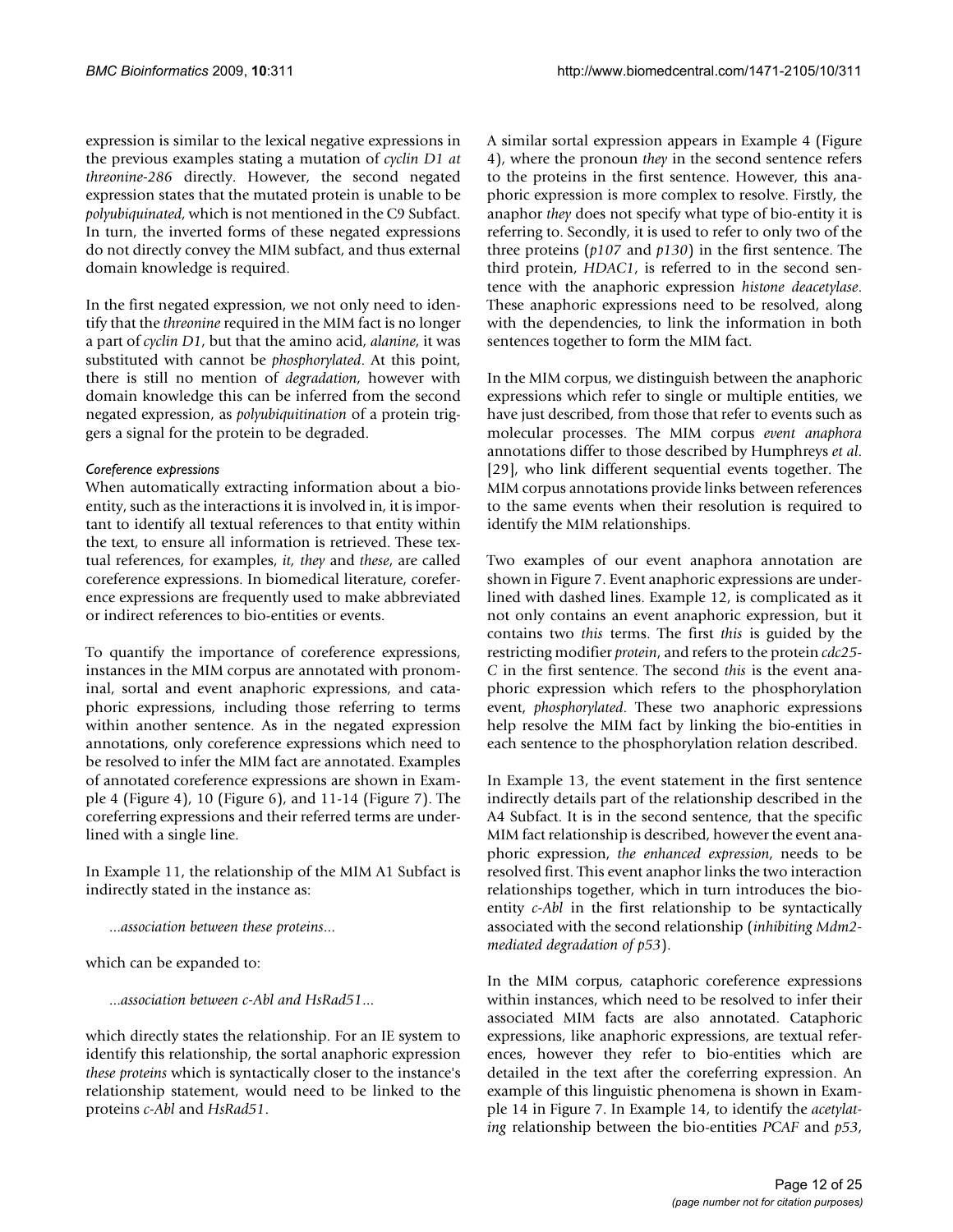# 11. **A1 Subfact**

c-Abl is in a complex with Rad51 **Instance 1**

• Also, the finding that DNase has no effect on the coimmunoprecipitation of c-Abl and HsRad51 indicated that the association between these proteins is not dependent on DNA binding (data not shown). (Results, PMID: 9461559)

# **Synonym fact**

Rad51 is equivalent to HsRad51

• The finding that human Rad51 (HsRad51) promotes homologous pairing and strand exchange reactions in vitro has suggested that Rad51 may also play a role in recombinational repair in man (26) (Introduction, PMID: 9461559)

# 12. **C36 Main fact**

Cdc25C is phosphorylated by Cyclin B-cdk1 **Instance 1**

• In the work reported here, we examine the effect of phosphorylation on the human cdc25-C protein (Sadhu et al.,1990). We show that this protein is phosphorylated during mitosis in human cells and that this requires active cdc2-cyclin B. (Introduction, PMCID: PMC104405)

**Synonym fact 1** Cdc25C is equivalent to cdc-25C

• Undefined

**Synonym fact 2** cdc2-cyclin B is equivalent to Cyclin B-cdk1

• Undefined

**Synonym fact 3** cdk1 is equivalent to cdc2

• Undefined

# 13. **A4 Subfact**

c-Abl inhibits Mdm2-mediated degradation of p53 **Instance 1**

• We demonstrate that c-Abl increases the expression level of the p53 protein. The enhanced expression is achieved by inhibiting Mdm2-mediated degradation of p53. (Abstract, PMID: 10085066)

# 14. **P20 Subfact** PCAF acetylates p53

**Instance 1**

• Here we show that p53 is acetylated in vitro at separate sites by two different histone acetyltransferases (HATs), the coactivators p300 and PCAF. (Abstract, PMID: 9254608)

# **Figure 7**

**Coreference expression examples**. Example MIM corpus instances which are annotated with coreference expressions. Anaphoric and cataphoric expressions are underlined, and event anaphora is marked with a dashed underline. Examples 11 and 12 contain anaphoric expressions, example 12 and 13 contain event anaphoric expressions, and example 14 contains a cataphoric expression. Each instance is labelled with the article section it was located and its PMID.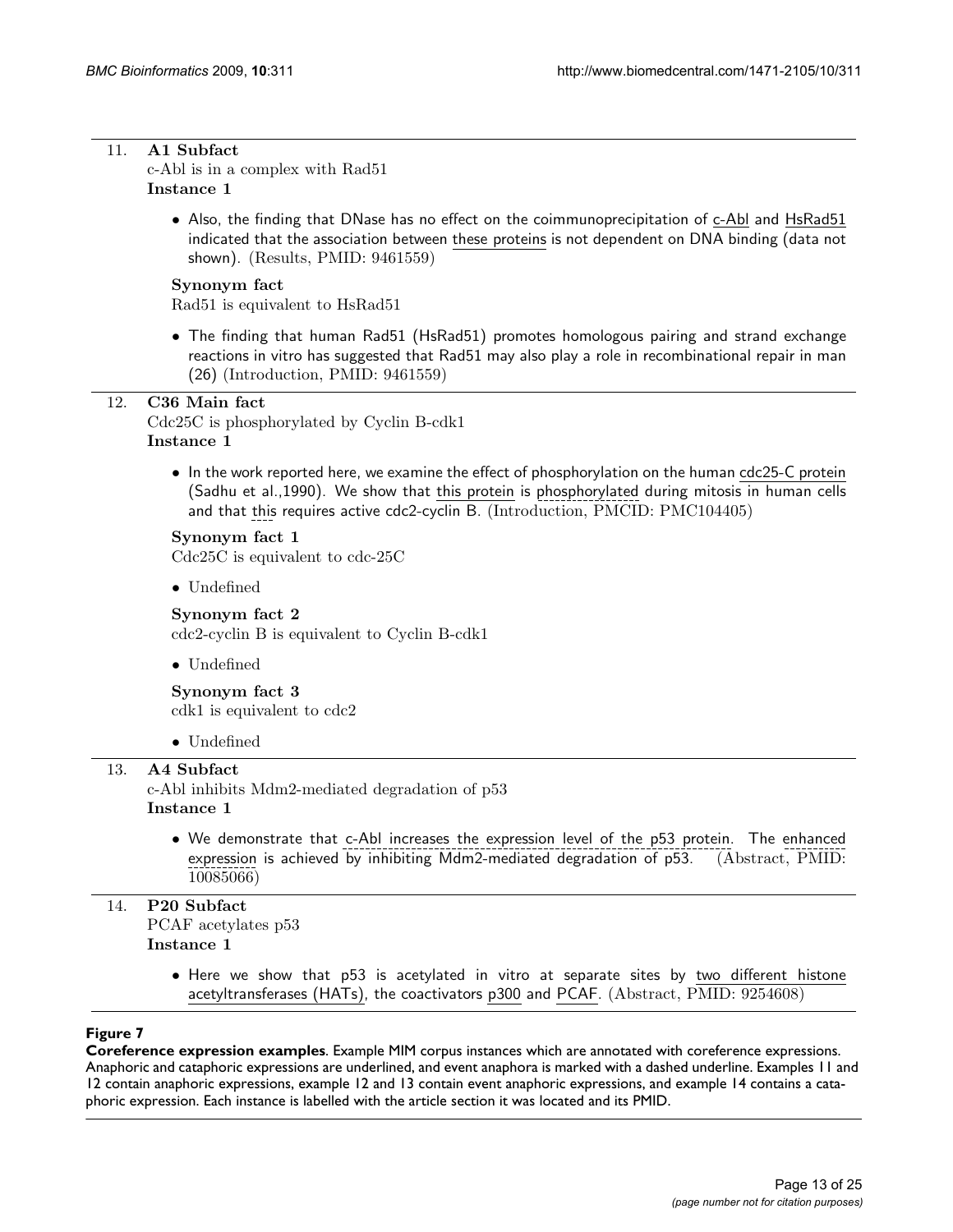where *PCAF* is syntactically distant from the relationship statement, the cataphoric expression:

# *two different histone acetyltransferases (HATs)*

needs to resolved. This expression refers to the following bio-entities *p300* and *PCAF*. As this cataphoric expression is syntactically closer to the relationship statement, if it is resolved, the relationship between the bio-entities, *p53* and *PCAF* (as well as *p53* and *p300*), can be recovered.

# *Corpus analysis*

Our MIM corpus is the first of its kind to explore the complexity of full-text articles with a focus on the development of IE and IR systems. Our analysis provides an overview of the tasks involved and difficulties which may arise when extracting knowledge from full text.

The MIM corpus consists of text segments taken from 78 full-text articles used as references by Kohn [20]. In total, we have identified and annotated 2162 sentences from these articles, which document the facts contained in 76 MIM summaries of molecular interactions by Kohn. Table 1 shows the distribution of the various fact types which have supporting instances identified and annotated. To reverse engineer the knowledge presented in the 76 summaries, we constructed 134 different main facts. Of these, 107 main facts had supporting text identified in their corresponding articles. We identified and annotated 363 different instances of text which support these main facts. The 27 unidentified main facts stated complex information that was not expressed within a single passage of text. Each of these main facts are however supported by instances of subfacts that express part of the knowledge they convey. Note that since subfacts were only created when instances supporting part of a fact or subfact are identified, all subfacts have supporting instances (247 of 247) by definition. There are a total of 729 different facts created, including 135 synonym facts and 213 extra facts, with only 67% (492) of these facts having instances identified. This low percentage primarily results from identifying only 39 of the synonym facts required. The proportion of missing synonym and extra facts shows the importance of creating external resources, such as ontologies, and

#### **Table 1: Fact types in the MIM corpus**

| <b>Fact type</b> | No. Created | No. Identified | No. Instances |
|------------------|-------------|----------------|---------------|
| Main fact        | 134         | 107            | 363           |
| Subfact          | 247         | 247            | 1468          |
| Synonym fact     | 135         | 39             | 48            |
| Extra fact       | 213         | 99             | 125           |
| Total facts      | 729         | 492            | 2004          |

tools for recognising orthographical variants, for the use of IE and IR systems.

## *Fact redundancy*

Unlike other biomedical corpora available, in the MIM corpus we have annotated interaction facts which are repeated in an article, often in different contexts. This is a direct result of our annotation effort not been restricted to abstracts or single sentences, which are limited in space and thus the information they can convey. Using full-text articles which tend to repeat the main findings numerous times, we are able to annotate all instances of individual facts. As a result, the MIM corpus has a high level of fact redundancy, and this type of redundancy can be incorporated into systems to improve the extraction process. For example, Clarke *et al*. [12] showed that redundancy can be exploited by Question Answering Systems by aiding the passage selection components, as retrieved potential answers with high redundancy within documents are often more correct than others. Imperfect systems can also benefit from fact redundancy, as the chances of extracting a fact repeated in different contexts increases. In the MIM corpus, the most redundancy occurs in main facts and subfacts, with on average 3.4 and 5.9 instances each respectively, while the synonym and extra facts have almost no redundancy.

#### *Dependencies*

Table 2 shows the percentage of instances which depend on synonym and extra facts in our corpus. In total, 76.9% of main fact instances have at least one dependency, with 54.0% and 35.0% depending on at least one synonym fact or extra fact, respectively. However, only 10.2% of main fact instances which depend on a synonym fact have it defined within the same article. These main facts are considered to be completely contained within the cited article, requiring no external resources to resolve them. Many subfact instances also depend on synonym and extra facts, however fewer of these instances, in particular those depending on synonym facts, are completely contained within the articles — a direct result of the small number of synonym facts created which had a supporting instance identified. Interestingly, some synonym and extra facts depended on other synonym and extra facts, where the majority of these additional dependencies were undefined.

Our corpus contains more synonym than extra fact dependencies (Table 2), however there are more unique extra facts and more instances of these identified in the articles (Table 1). A large proportion of main fact and subfact instances have dependencies (Table 2). Since only a small percentage of these dependencies are identified, many of these main facts and subfacts are not completely contained within the articles. This further demonstrates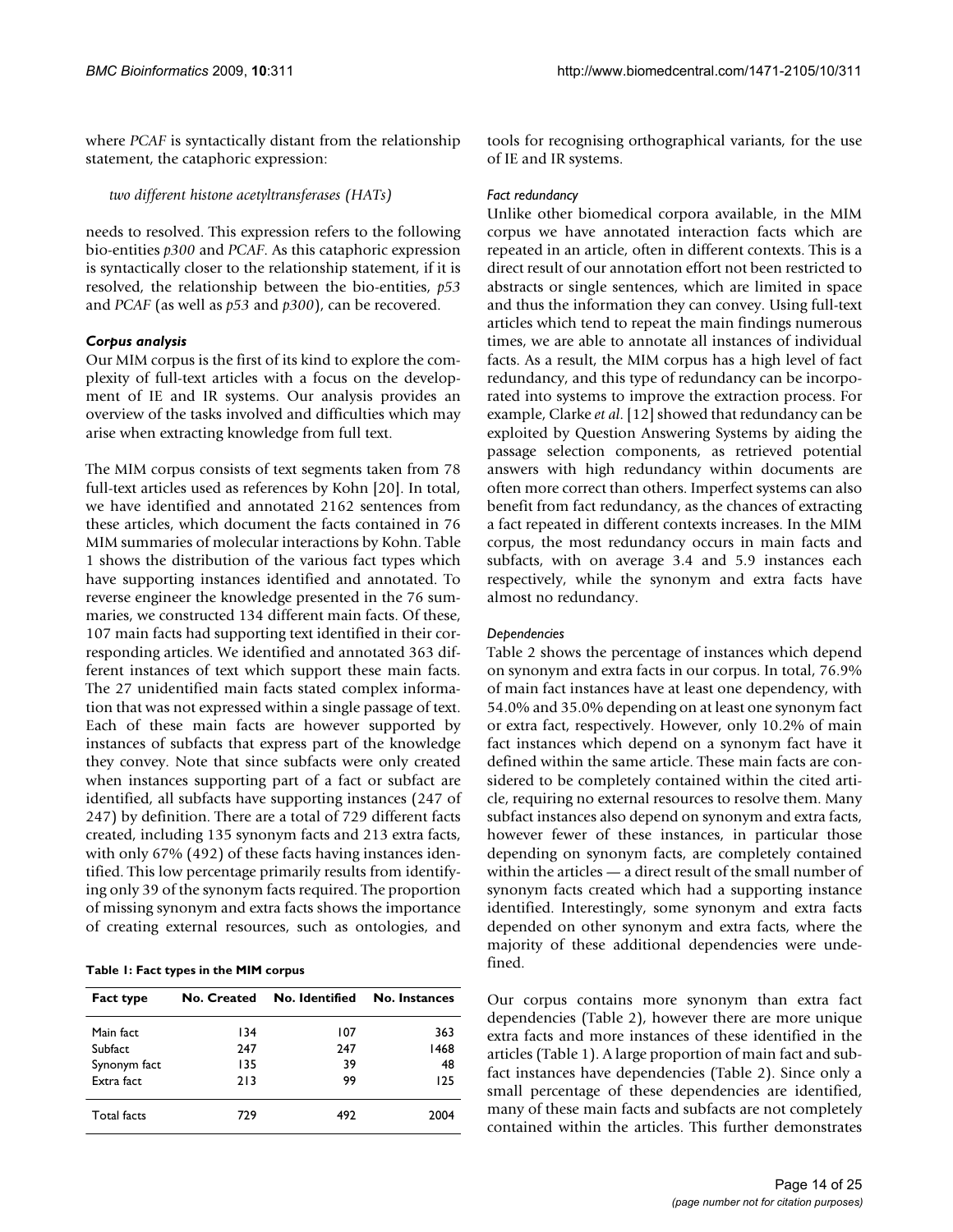| Table 2: Instances with dependencies. |  |  |  |
|---------------------------------------|--|--|--|
|---------------------------------------|--|--|--|

| Instance type | <b>Total dependencies</b> |      | Synonym fact |      |        |
|---------------|---------------------------|------|--------------|------|--------|
| Main fact     | 76.9                      | 54.0 | (10.2)       | 35.0 | (19.6) |
| Subfact       | 57.5                      | 34.8 | (4.4)        | 31.9 | (14.9) |
| Synonym fact  | 10.4                      | 6.2  | (2.1)        | 4.2  | (0.0)  |
| Extra fact    | 19.2                      | 13.6 | (0.0)        | 6.4  | (5.6)  |

Percentage of instances in the MIM corpus which have at least one synonym and/or extra fact dependency (total dependencies). The percentage of instances which depend on at least one synonym and extra fact are also shown. The number in parentheses corresponds to the percentage of instances for which an instance of the dependent fact was identified.

the importance of automatically extracting resources for these dependency facts.

As seen in the annotation examples, a single instance can depend on multiple synonym and extra facts for the original MIM fact to be inferred. For a given instance, we refer to the number of these dependencies spanning from the instance as its *dependency breadth*. Table 3 shows the degree of dependency breadth for the instances within the corpus. In total, 277 of the main fact instances and 842 of the subfact instances have one or more dependencies. Many instances of main facts (44.1%) and subfacts (37.8%) depend on only one fact.

As many instances depend on other facts, it is fortunate that most of the instances depend on less than three different facts. This is because each additional dependency will reduce the likelihood of an instance being identified by an automated system. However, considering that the instances and their dependency facts may occur anywhere within an article, automatically extracting them is still a very challenging task.

In the MIM corpus, an instance of a dependency fact may also depend on synonym or extra facts. We call these *dependency chains*. The facts within a dependency chain must all be resolved before the original fact can be inferred. An example of a dependency chain is shown in Example 6. For a given instance, the maximum length of the dependency chain is referred to as its *dependency depth*, and instances with one dependency have a dependency depth of 1.

Table 4 shows the distribution of the dependency depths spanning from instances of each fact type. The majority of main fact (66.9%) and subfact instances (51.9%), have a dependency depth of one. This means that very few instances of dependency facts also rely on additional dependencies — only 34 main fact instances and 75 subfact instances require a chain of two dependencies to be resolved. This distribution is also fortunate, as the introduction of dependency chains is likely to significantly impair an IE system's performance.

#### *Locating facts*

Each instance in the MIM corpus is also annotated with its location within the cited article. These include specific article sections, such as abstracts and conclusions, as well as other structures, like the article's title, or headings and captions. Using this data, we can evaluate the informativeness of each section and structure for identifying molecular interactions and specific fact types. By incorporating our detailed dependency annotations, we can also determine how many instances depend on additional facts which have instances defined in different sections. This allows us to evaluate the relative importance of processing each article as a complete discourse for fact extraction.

Table 5 shows the percentage of facts which have at least one supporting instance identified within particular sections of the articles. The number in parentheses corresponds to the percentage of instances which are completely contained within a section, that is, the instance and all of its dependencies are identified in the same section. Note that as each fact may have multiple

|  |  |  | Table 3: Breadth of instance dependencies. |
|--|--|--|--------------------------------------------|
|--|--|--|--------------------------------------------|

| <b>Breadth</b> | Main fact |        | <b>Subfact</b> |        | Synonym fact |       | Extra fact |        |
|----------------|-----------|--------|----------------|--------|--------------|-------|------------|--------|
|                | 160       | (44.1) | 554            | (37.8) |              | (6.2) | 19         | (15.2) |
|                | 99        | (27.3) | 246            | (16.8) |              | (2.1) |            | (3.2)  |
|                | 16        | (4.4)  | 41             | (2.8)  | 0            | (0.0) | 0          | (0.0)  |
|                |           | (0.3)  |                | (0.1)  | u            | (0.0) |            | (0.0)  |
| 6              |           | (0.3)  | 0              | (0.0)  | 0            | (0.0) | 0          | (0.0)  |

Number of instances in the MIM corpus depending on multiple facts. The number in parentheses corresponds to the percentage of instances.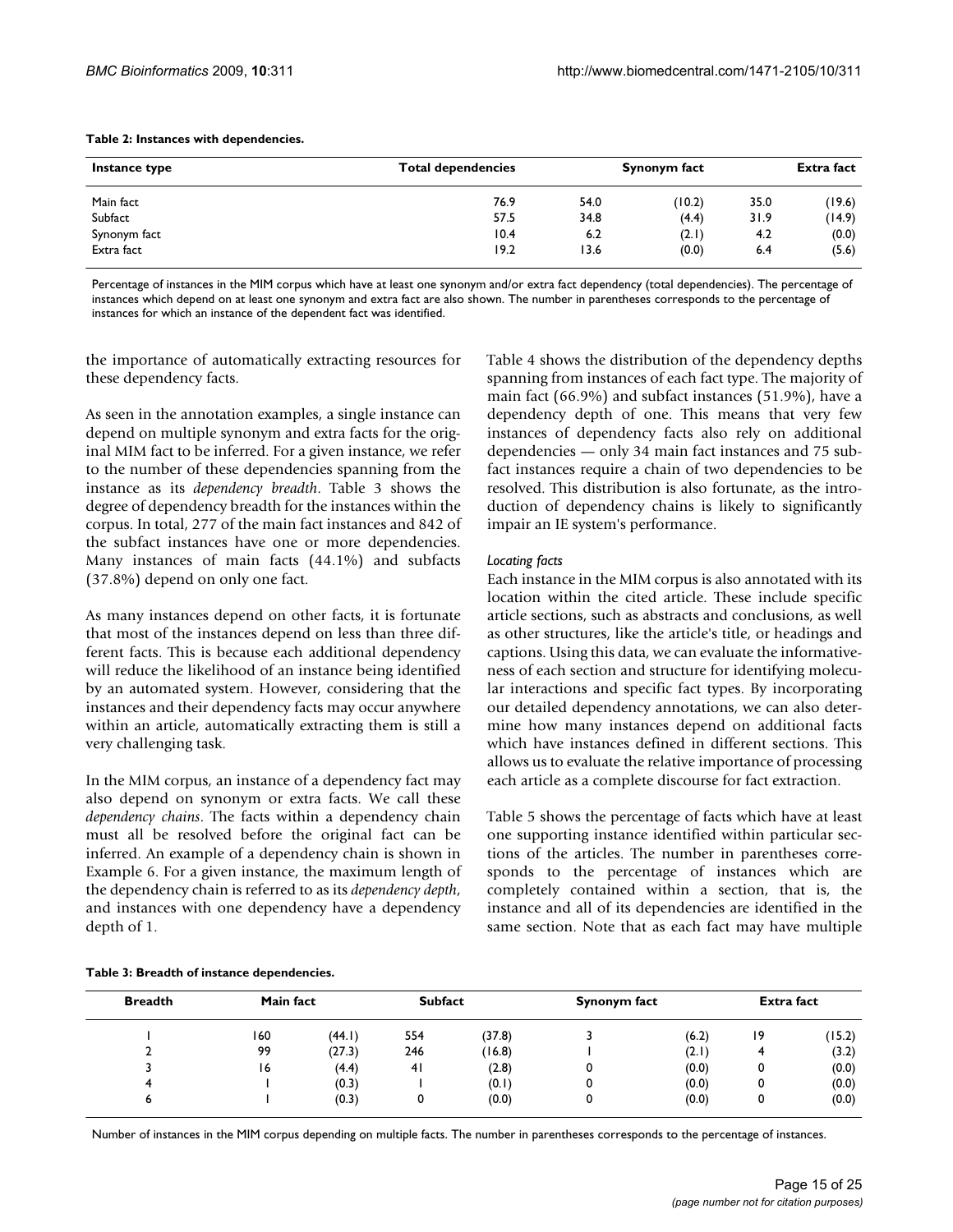| Table 4: Depth of instance dependencies. |  |  |
|------------------------------------------|--|--|
|------------------------------------------|--|--|

| Depth        |                       | Main fact Subfact |  | Synonym fact Extra fact |  |  |                     |  |
|--------------|-----------------------|-------------------|--|-------------------------|--|--|---------------------|--|
|              | 243 (66.9) 762 (51.9) |                   |  | $\overline{4}$          |  |  | $(8.3)$ 22 $(17.6)$ |  |
| $\mathbf{2}$ | $34$ (9.3) 75 (5.1)   |                   |  | 0                       |  |  | $(0.0)$ 1 $(0.8)$   |  |
| $3^{\circ}$  | $0$ (0.0) 5 (0.3)     |                   |  | $\mathbf 0$             |  |  | $(0.0)$ 0 $(0.0)$   |  |

Number of dependency chains in the MIM corpus. The number in parentheses corresponds to the percentage of instances.

instances which may be identified in different sections, the percentages do not sum to 100.

Many of the main facts are identified in the results and abstracts of articles, however these individual sections account for less than 45% of the main facts with instances annotated. More than 70% of subfacts had a substantiating instance within the results section, whereas only 38.1% were identified within abstracts. This provides a clear indication that systems which process only abstracts will be disadvantaged by the significant information loss.

The best sections for identifying synonym facts were the abstract and introduction sections, with few being identified within other locations. This is not too surprising, as it is more appropriate to introduce abbreviations and other synonyms when they are first used within an article. This finding is similar to that identified by Yu *et al*. [15].

The majority of extra facts were located in the results and abstract sections. Interestingly, the conclusion and methods sections of the articles rarely contributed any facts. The conclusion sections predominately discussed speculative ideas and future directions, while the methods sections detailed experimental procedures and conditions. Surprisingly, due to their restricted length, we also found the section and figure headings to express many subfacts.

**Table 5: Locations of facts in full-text sections.** 

Our location analysis so far indicates the usefulness of each section for expressing different fact types, however it does not consider the degree of instance redundancy which can be exploited by systems. More specifically, Table 5 only considers if a fact type can be identified within a section, not whether it appears multiple times.

Table 6 shows the percentage of instances which are identified in particular article sections, and indicates the level of redundancy within sections. For example, a fact may have multiple instances within the results section, which is referred to as instance redundancy. For synonym facts, which often have no instance redundancy, the abstracts and introductions are still the most useful sections for identifying them. Not too surprisingly, the section and figure headings do not express many instances as they are limited in both number and length.

The best sections for finding repeated instances of main facts and subfacts are the results and discussion sections. This contrasts with the results in Table 5, where the abstracts were shown to have a significant number of facts identified. This difference is due to the different lengths of these sections and their purposes. For example, abstracts are limited in size and thus the facts they present are predominately only stated once. Therefore, an IE system restricted to only abstracts must cover all possible ways a molecular interaction can be stated to ensure its extraction, as the system cannot rely on redundancy for validation or for catching a missed fact in another context later.

For the 2002 KDD Cup Challenge, Regev *et al*. [13] developed an IR system which specifically focused on limited text sections, such as titles and figure headings. In the MIM corpus, these sections are poorly represented, however when they do state an interaction fact they do so very concisely.

| <b>Article section</b><br>Title | Main fact |        | <b>Subfact</b> |        | Synonym fact |        | Extra fact |        |
|---------------------------------|-----------|--------|----------------|--------|--------------|--------|------------|--------|
|                                 | 8.2       | (1.5)  | 8.9            | (3.2)  | 0.0          | (0.0)  | 0.0        | (0.0)  |
| Abstract                        | 42.5      | (18.7) | 38.1           | (23.9) | 13.3         | (13.3) | 14.6       | (13.1) |
| Introduction                    | 20.9      | (6.7)  | 32.8           | (18.6) | 13.3         | (12.6) | 9.9        | (8.0)  |
| Results                         | 43.3      | (20.9) | 73.7           | (35.2) | 3.0          | (3.0)  | 16.9       | (13.1) |
| <b>Discussion</b>               | 36.6      | (14.9) | 44.5           | (21.1) | 0.7          | (0.0)  | 3.8        | (3.8)  |
| Figure Heading                  | 9.7       | (1.5)  | 30.8           | (13.4) | 0.7          | (0.7)  | 0.0        | (0.0)  |
| Figure Legend                   | 7.5       | (0.7)  | 16.2           | (9.7)  | 0.0          | (0.0)  | 5.2        | (5.2)  |
| Table Data                      | 0.0       | (0.0)  | 0.4            | (0.0)  | 0.0          | (0.0)  | 0.0        | (0.0)  |
| <b>Methods</b>                  | 0.7       | (0.0)  | 2.0            | (0.8)  | 0.0          | (0.0)  | 4.2        | (3.3)  |
| Conclusion                      | ۱.5       | (0.7)  | 1.6            | (1.2)  | 0.0          | (0.0)  | 0.0        | (0.0)  |
| Footnotes                       | 0.0       | (0.0)  | 0.0            | (0.0)  | 3.7          | (3.0)  | 0.0        | (0.0)  |
| Section Headings                | 11.2      | (1.5)  | 22.3           | (9.7)  | 0.7          | (0.7)  | 0.5        | (0.5)  |

Percentage of facts which have at least one instance identified in a specific article section. The number in parentheses corresponds to the percentage of facts for which all of their dependencies are identified within the same section.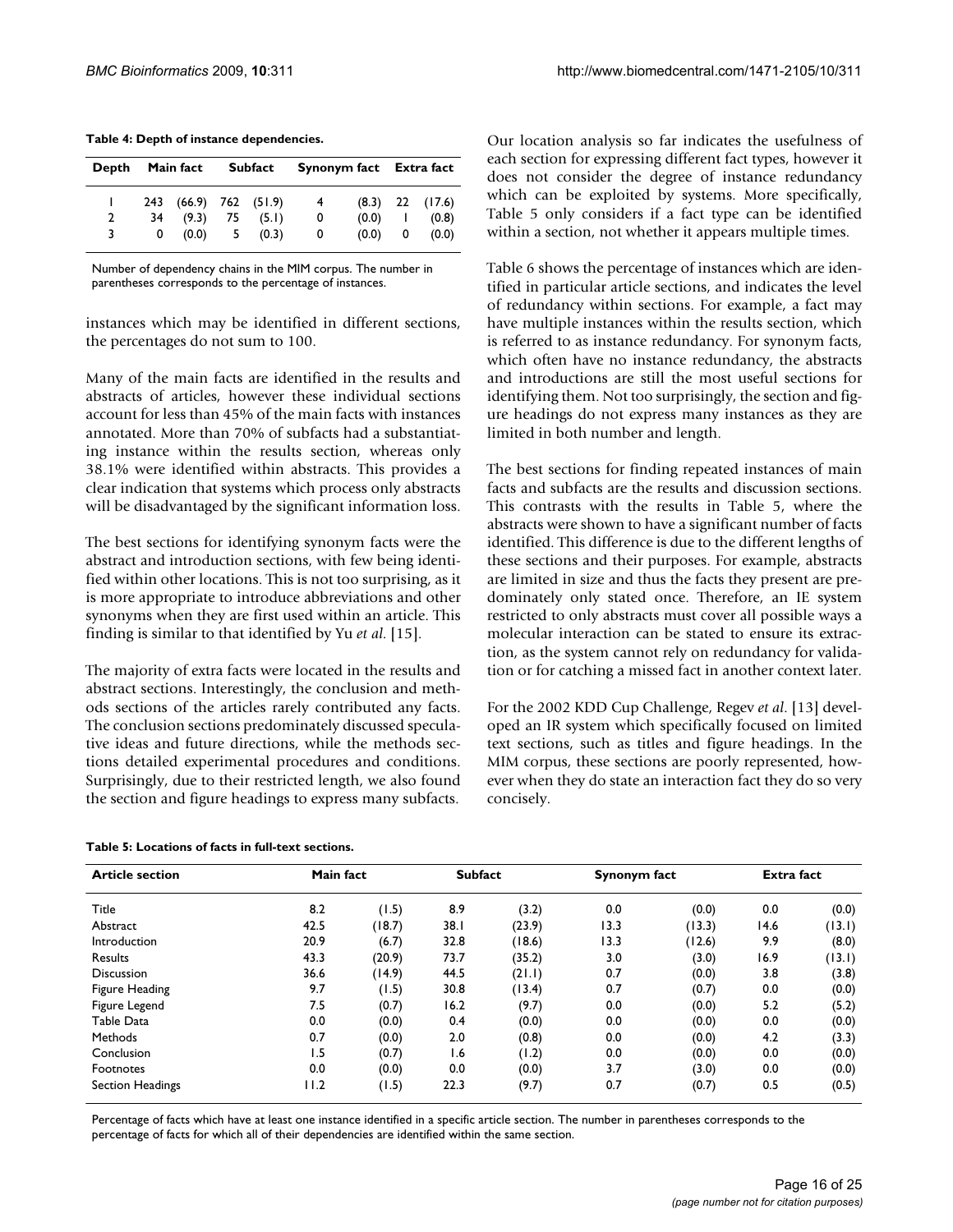| <b>Article section</b> | Main fact |        | <b>Subfact</b> |        | Synonym fact |        | Extra fact |        |
|------------------------|-----------|--------|----------------|--------|--------------|--------|------------|--------|
| Title                  | 3.9       | (0.6)  | 1.5            | (0.5)  | 0.0          | (0.0)  | 0.0        | (0.0)  |
| Abstract               | 19.0      | (7.7)  | 9.5            | (5.9)  | 37.5         | (37.5) | 26.4       | (24.0) |
| Introduction           | 9.1       | (2.5)  | 9.5            | (5.1)  | 37.5         | (35.4) | 17.6       | (14.4) |
| Results                | 30.3      | (11.3) | 39.4           | (17.7) | 8.3          | (8.3)  | 34.4       | (25.6) |
| <b>Discussion</b>      | 24.8      | (8.3)  | 19.1           | (8.4)  | 2.1          | (0.0)  | 6.4        | (6.4)  |
| Figure Heading         | 4.4       | (0.6)  | 8.9            | (4.6)  | 2.1          | (2.1)  | 0.0        | (0.0)  |
| Figure Legend          | 2.8       | (0.3)  | 5.4            | (3.3)  | 0.0          | (0.0)  | 8.8        | (8.8)  |
| Table Data             | 0.0       | (0.0)  | 0.1            | (0.0)  | 0.0          | (0.0)  | 0.0        | (0.0)  |
| <b>Methods</b>         | 0.3       | (0.0)  | 0.3            | (0.1)  | 0.0          | (0.0)  | 7.2        | (5.6)  |
| Conclusion             | 0.6       | (0.3)  | 0.3            | (0.2)  | 0.0          | (0.0)  | 0.0        | (0.0)  |
| Footnotes              | 0.0       | (0.0)  | 0.0            | (0.0)  | 10.4         | (8.3)  | 0.0        | (0.0)  |
| Section headings       | 5.0       | (0.6)  | 6.0            | (3.1)  | 2.1          | (2.1)  | 0.8        | (0.8)  |
| Entire article         | 100.0     | (32.0) | 100.0          | (49.0) | 100.0        | (93.8) | 100.0      | (85.6) |

**Table 6: Locations of instances in full-text sections.** 

Percentage of instances which are identified in specific article sections. The number in parentheses corresponds to the percentage of instances for which all of their dependencies are identified within the same section.

In our next analysis we consider the dependencies of different fact types and their instances. If an IE system is restricted to a particular section, as they often are to abstracts, all instance dependencies must also be identified within the same section. When we take into account each instance's dependencies the results for each section drop dramatically (those in parentheses in Table 5 and 6). For example, main fact instances which are predominately expressed in the results section, decreases from 30.3 to 11.3% (Table 6).

That is, only 11.3% of main fact instances could be completely recovered within the results section alone. This is a direct result of the synonym and extra fact dependencies that are mainly defined in the abstract and introduction sections, and are thus not identified in the results section with the dependent instances. This is similarly observed with instances in the abstract section, where the majority of dependency facts are defined elsewhere. These results further demonstrate the need for processing an article as one discourse, rather than as individual disjoint sections, to allow the resolution of synonyms and extra facts stated in different sections, while gaining redundancy coverage from the results and discussion sections.

#### *Negated and coreference expressions*

Table 7 shows the percentage of instances annotated with negated and coreference expressions in the MIM corpus. We have separated the coreference expressions into three main groups: pronominal and sortal anaphora (anaphora), event anaphora, and cataphora. Each of the individual annotated expressions appear in less than 10% of the instances, with standard anaphoric and negated expressions the most predominate. Very few instances are annotated with cataphoric expressions (2.0%).

Negated expressions are the second most common linguistic property annotated following standard anaphoric expressions. These expressions appear in 5.5% of instances, and pose an interesting NLP task for the automatic extraction of these molecular interaction relationships. The identification of mutation mentions has been investigated by Caporaso *et al*. [30] and Erdogmus *et al*. [31], however the cause and effect of mutations with respect to molecular interactions has not been investigated.

In total, 13% of the instances are annotated with coreference expressions, which are necessary to identify their corresponding facts. However this is only a subset of those appearing in the MIM corpus. In fact, 20% of the instances contain at least one of the following coreferring terms: *these*, *These*, *they* and *They*. Although less than 15% of instances require an anaphoric expression to be resolved, an IE system with an anaphora resolution component, must attempt to resolve all anaphoric expressions as it is not known in advance which expressions need resolving. These results suggest that we would expect the greatest improvement when systems incorporate anaphora resolu-

#### **Table 7: Annotated expressions.**

| <b>Expressions</b> | <b>Instances</b> |
|--------------------|------------------|
| Negated            | 5.5              |
| Coreference        | 13.0             |
| Anaphora           | 9.4              |
| Event Anaphora     | 2.6              |
| Cataphora          | 2.0              |

Percentage of instances which are annotated with linguistic expressions.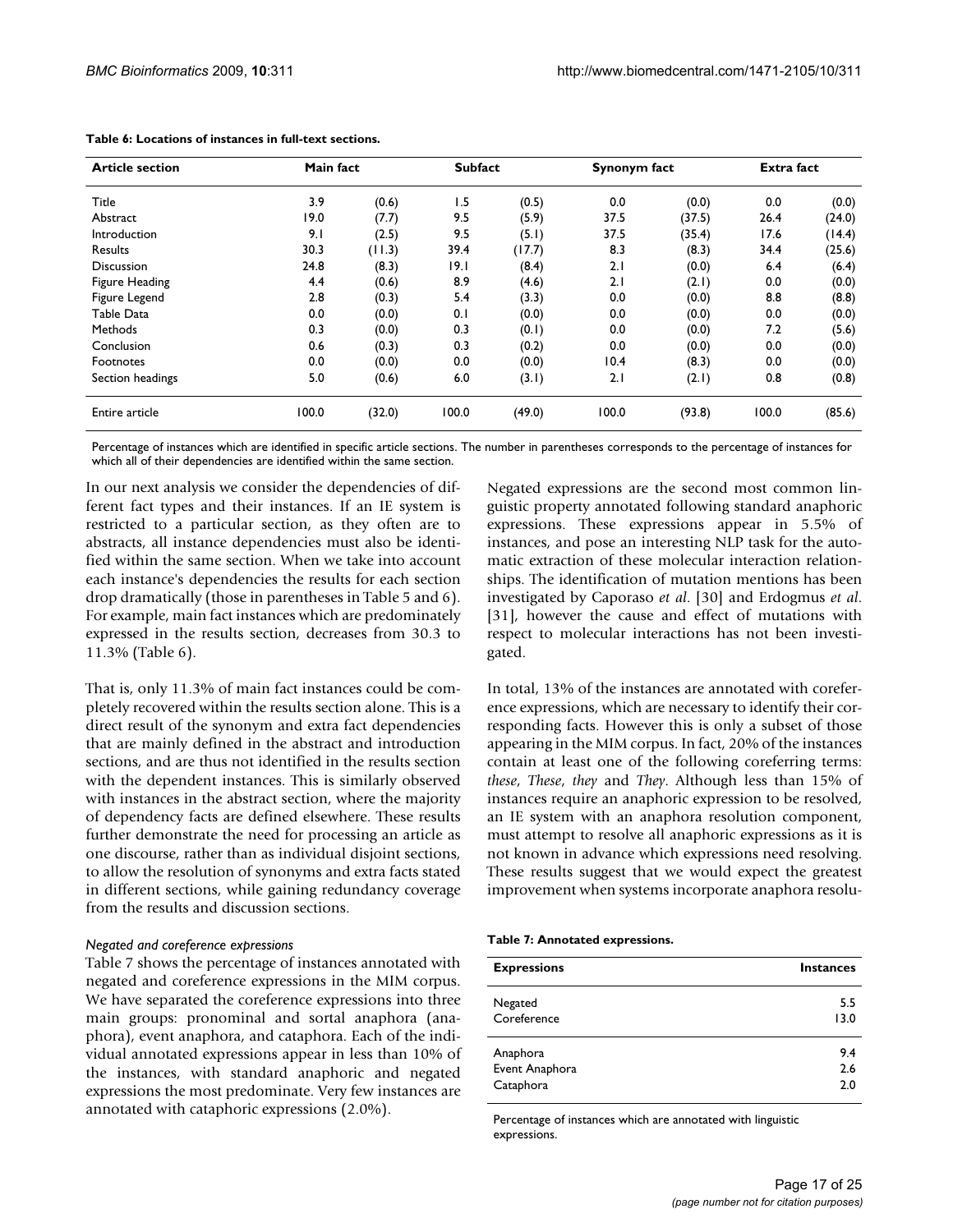tion components, and little improvement from cataphoric expression analysis.

# *Application*

Most biomedical corpora, such as GENIA [6-8] and BioInfer [4], have been annotated for the purpose of aiding the development of specific IE systems. The GENIA corpus was recently the focus of the BioNLP'09 Shared Task on Event Extraction [32]. One of the main objectives was to identify biological events in text marked with bio-entities. The state-of-the-art performance of 51.95% (F-score) was achieved using a combination of sophisticated NLP methods such as parsing, Support Vector Machines with graphbased features, and rule-based techniques [33].

In this section, we consider the related task of identifying sentences and passages that are likely to contain scientific results. We present the first use of the MIM corpus as a gold standard evaluation dataset for a full-text sentence retrieval system. We perform oracle experiments to estimate the performance upper bound for different types of keyword queries, and to investigate how much improvement could be achieved if systems can accurately process linguistic phenomena like anaphora, negation and hedging.

The task of the retrieval system is to identify sentences from the cited full-text articles which report relationships documented in the MIM facts. The system is restricted to the articles in the MIM IR corpus, which consists of those available in HTML format. The system, data and performance measures used, are described in the Methods section.

Since we have exhaustively identified and annotated all of the sentences supporting these specific facts, we can use the MIM IR corpus as a gold standard dataset to reliably identify all relevant and irrelevant retrieved sentences and report on the accuracy of the system. Each of the main facts and subfacts identified in the MIM IR corpus are assigned a set of keywords. Figure 8 shows two example sets of keywords. The keywords include the bio-entities and their synonyms, involved in the facts associated molecular interaction, and the verbs which describe the interaction. An additional set of terms referred to as the *auxiliary* terms are also included. Using these keyword sets, different queries for the IR systems are constructed. This is explained in further detail in the Methods section.

# *System performance*

The overall performance of the sentence retrieval system using as input the different query sets for each of the MIM facts is shown in Table 8. Table 8 shows the number of sentences retrieved by each query set, and the precision (*P*), recall (*R*) and F-score (*F*), and the distribution of true positive (TP), false positive (FP) and false negative (FN) sentences of each query.

# **A2 Subfact keywords** ATM phosphorylates c-Abl **Bio-entities**

- ATM
- $\bullet$  c-Abl

**Verbs**

• phosphorylate (phosphorylation)

**N4 Main fact keywords** RPA binds XPA via the C-terminal region of RPA2 **Bio-entities**

- RPA
- RPA2 (p34, RPAp34)
- XPA

**Verbs**

• bind (associate, complex, interact)

**Auxiliary Terms**

• C-terminal (carboxyl-terminus, C-terminus)

# **Figure 8**

**Query keyword set examples**. Example query keywords for the A2 Subfact and the N4 Main fact in Figure 6. Example synonyms of keywords are shown in parentheses.

The first experiment in Table 8 corresponds to the most restrictive query set, requiring all of the keywords for a MIM fact: bio-entities, main verbs, and auxiliary terms, to be present in the retrieved sentences. This query is unrealistic because it requires a user's knowledge of the exact relationship stated in each of the MIM facts, including the specific verbs and auxiliary terms used. As a result, this query composition identifies the least number of sentences, and achieves the highest precision of 34.0%, but the lowest recall of 34.6% (65% of the sentences annotated in the MIM IR corpus are not identified, with 1135 FN).

Each subsequent experiment shown in Table 8 relaxes the search criteria, for example by expanding the verb query set to include synonymous terms. This increases the number of sentences retrieved and recall, however there is the expected or usual decrease in precision. The least restrictive search, ent, results in the largest recall and the lowest precision, and returns an enormous number of FP sentences.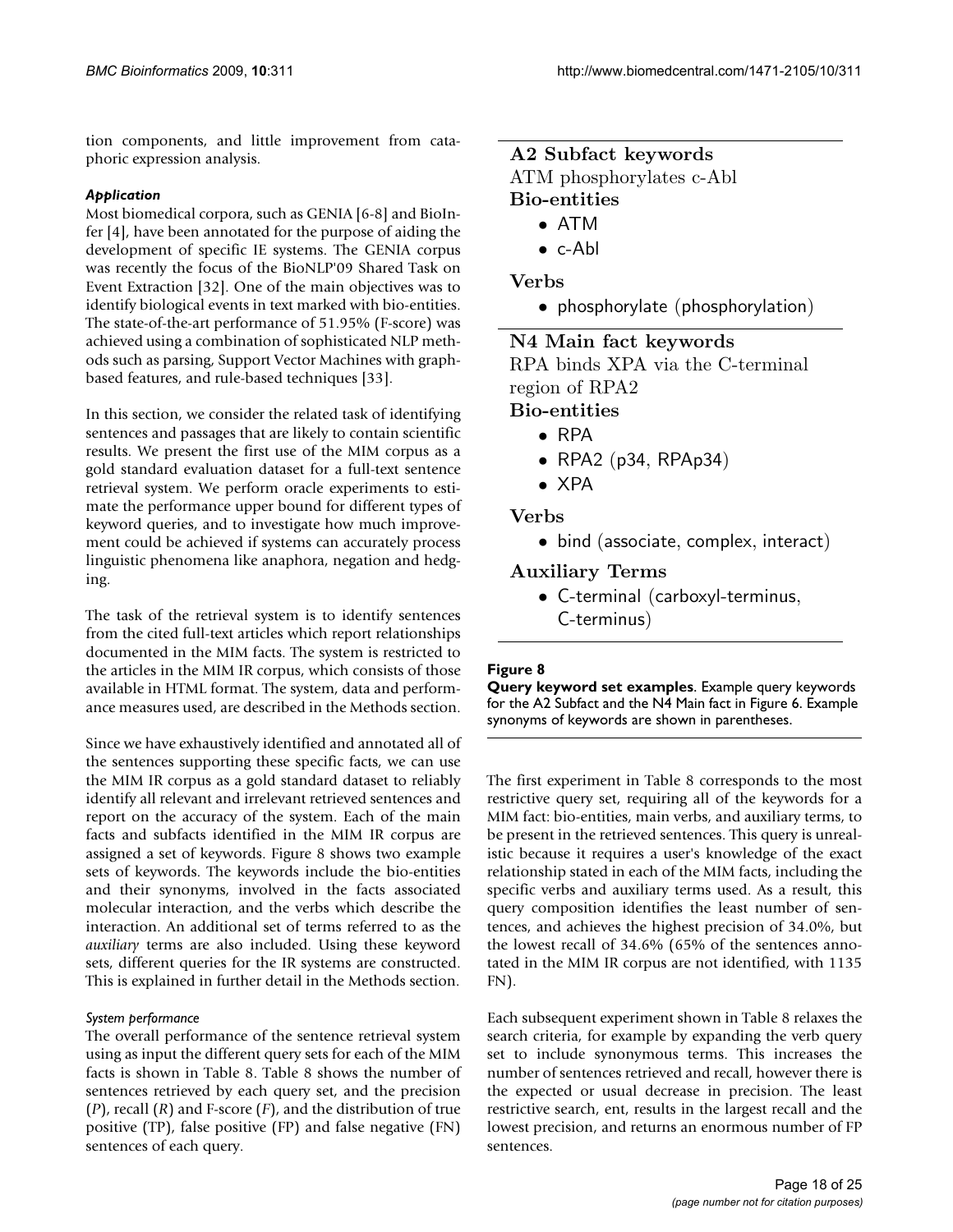| Table 8: Sentence retrieval performance. |  |  |
|------------------------------------------|--|--|
|------------------------------------------|--|--|

| Query set                      | No. retrieved | Р    | R    |      | ТP    | FP    | <b>FN</b> |
|--------------------------------|---------------|------|------|------|-------|-------|-----------|
| bio-ent + verb + auxiliary     | 1769          | 34.0 | 34.6 | 34.3 | 601   | I 168 | 1135      |
| bio-ent + verb                 | 2287          | 28.3 | 37.3 | 32.2 | 647   | 1640  | 1089      |
| bio-ent + verb syn + auxiliary | 3277          | 33.2 | 62.7 | 43.4 | 1089  | 2188  | 647       |
| bio-ent + verb syn             | 4507          | 25.8 | 67.1 | 37.3 | I 165 | 3342  | 571       |
| bio-ent + any verb             | 8856          | 14.4 | 73.4 | 24.1 | 1274  | 7582  | 462       |
| bio-ent                        | 10232         | 12.7 | 74.9 | 21.7 | 1300  | 8932  | 436       |

Effectiveness of query sets on sentence retrieval performance. For each query set, we identified the number of sentences retrieved, and the precision, recall, and F-score. The number of true and false positives, and false negatives are also shown.

There is an improvement in F-score, from 32.2 to 37.3%, when the corresponding verb lists are expanded to include their synonyms (bio-ent  $+$  verb syn). There are approximately 50% less FN, however the number of FP increases by a similar percentage. The best performance of 43.4% F-score is achieved with the bio-ent + verb syn + auxiliary query set. The search restriction enforced by the auxiliary terms reduces the number of FP by 34%, however including these terms unrealistically models a user's search style as it relies heavily on prior knowledge of the exact MIM fact. Unfortunately, the most realistic query setting is  $ent + any$  verb, since it is feasible to enumerate possible interaction verbs without prior knowledge of the specific type of interaction.

#### *Characteristics of false negatives*

We were interested in understanding why some of the annotated instances are not retrieved by the system, that is the false negatives (FN). Using the MIM corpus, we can determine the linguistic phenomena or dependencies of each FN which may be responsible for them going undetected. This enables us to evaluate the potential impact these phenomena have on the sentence retrieval task and potentially other NLP tasks. Examples 15-17, in Figure 9, are FN instances of their respective facts.

Table 9 shows the percentage of FN instances containing different types of linguistics phenomena. Note that as the bio-ent query contains all synonyms, no FN will arise due to lack of synonym knowledge. In all experiments, the majority of the FN instances can be linked to some form of linguistic phenomena. Only 12.1% of the FN resulting from the most relaxed search (*bio-ent*) do not have any linguistic annotations or extra fact dependencies. For example, Instance 15 in Figure 9, consists of two consecutive sentences without any coreference expressions. Few FN need negated or cataphoric expressions to be resolved to identify the sentences. These are however, required to extract the relationship between the bio-entities once the sentences are identified.

The main linguistic phenomena associated with the FN instances are the anaphoric expressions and extra fact dependencies. For example, 17.6% of FN instances resulting from the bio-ent query contain an anaphoric expression, and 48.9% require at least one extra fact dependency to be resolved. Example 16 and 17 show instances where no single sentence mentions each of the queried bio-entities, and an anaphoric expression is required to identify the MIM facts that are conveyed across multiple sentences. Therefore, an anaphora resolution system has the potential to not only improve the relationship extraction process, but also to improve the number of relevant sentences retrieved. Furthermore, the large proportion of FN depending on extra facts, even with the most restrictive search (37.5%), shows that there is a need for systems to identify these dependencies, and treat full-text documents as a complete discourse rather than a set of individual sentences.

#### *Characteristics of false positives*

Our next analysis focuses on the large numbers of FP sentences retrieved in the query experiments. Results in scientific literature contain various levels of certainty, ranging from speculation to complete confidence, and after manually inspecting a small subset of the FP, we identified a common use of hedging within the sentences. *Hedging* is frequently used in scientific literature to indicate any lack of commitment to a fact [34]. For example, the following sentences express the same proposition between two proteins *RPA1* and *DNA-PK*, however only the first does so with certainty:

#### 1. *RPA1 was sufficient to form a complex with DNA-PK*.

# 2. *These results suggest that RPA1 interacts directly with DNA-PK*.

In this section, we aim to identify any potential FP reduction that may be gained from recognising hedging and commitment in articles. More specifically, can hedging and/or commitment be used to help separate relevant and irrelevant sentences. Hedging has been studied in the citation analysis of scientific literature [35], and is also annotated within the BioScope corpus [28]. Our study is the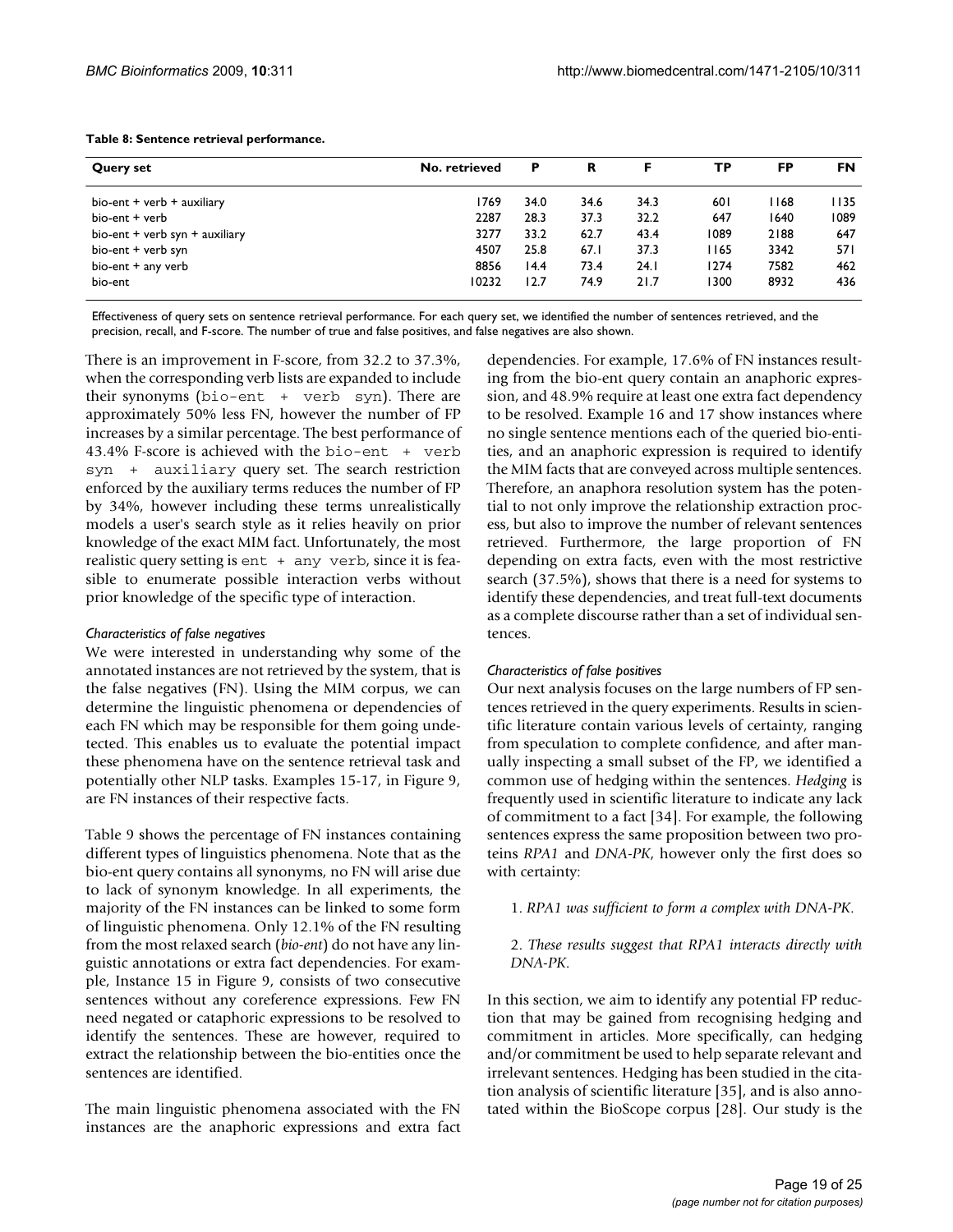# 15. **P36 Subfact**

TBP binds to an acidic domain in central Mdm2 **FN Instance**

• We show that MDM2 binds to the general transcription factor TFIID in vivo. The C-terminal Ring finger interacts with TAF[II]250/CCG1, and the central acidic domain interacts with TBP. (Abstract, PMID: 9388200)

# 16. **N6 Subfact**

XPF binds to the C-terminal region of ERCC1 **FN Instance**

• Previous mutagenesis studies showed that a 'Rad10-like' [ERCC1 protein, with a stop at residue 214], was functionally inactive (27). This can now be explained by the [inability of this protein to form a complex with XPF]. (Discussion, PMID: 9722633)

# 17. **P21 Subfact**

p300 acetylates p53 **FN Instance**

> • Note that incubation with DNA-PK produced a new p53 isoform (labeled 3) that is phosphorylated on Ser-37 as well as on Ser-33. This isoform was preferentially acetylated by p300. (Figure legend, PMID: 9254608)

# 18. **A5 Main fact**

c-Abl phosphorylates tyrosines in the C-terminal domain of RNA polymerase II **FP Instance**

• Given the fact that Arg and Abl are highly divergent in the C-terminal region except for the CTD-interacting domain, it is *possible* that these two kinases *may* transduce different signals to mediate the tyrosine phosphorylation of RNA polymerase II. (Discussion, PMID: 9168116)

# 19. **B3 Subfact**

DNA-PK can bind dsDNA without Ku **FP Instance**

• It seems likely that DNA-PK does not recognize DNA alone initially if Ku is present; rather it binds to some part of Ku or both Ku and DNA in the Ku:DNA complex. (Discussion, PMID: 9742108)

20. **C43 Main fact** p16 associates with TFIIH and RNA pol II CTD **FP Instance**

> • The possibility that p16[INK4A] might associate with the RNA pol II, a protein substrate of the CTD kinase of TFIIH, was next examined. (Results, PMID: 9488660)

# Figure 9

**False negative and false positive examples**. Examples of false negative instances are shown in examples 15-17, and false positive sentences are shown in examples 18-20. Hedging and commitment statements are italicised. Negated expressions are marked with square brackets, and annotated anaphoric expressions are underlined. Each instance is labelled with the article section it was located and its PMID.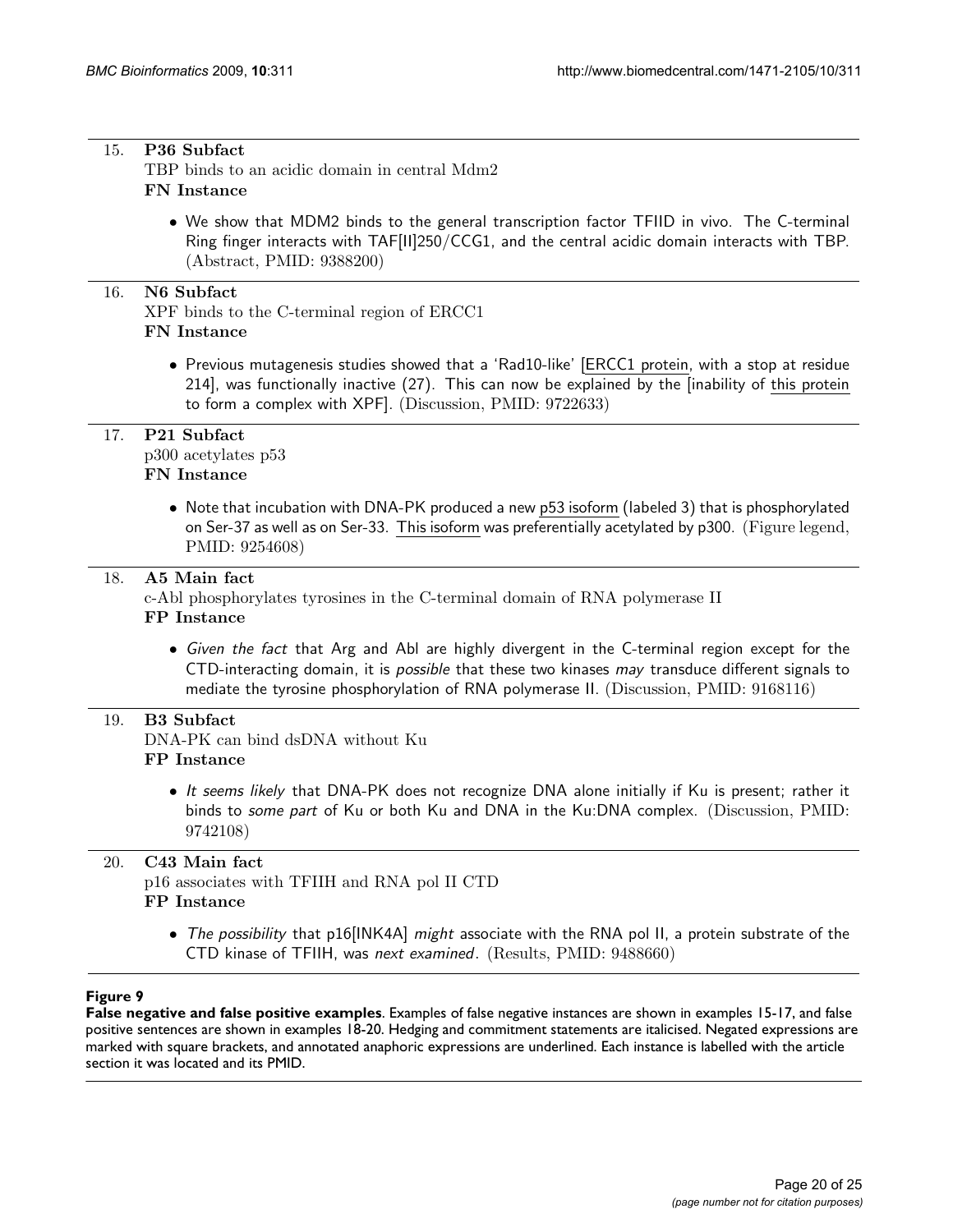| Query set                      | <b>Negated</b> | Anaphora | Event ana. | Cataphora       | Extra fact dep. | <b>None</b> |
|--------------------------------|----------------|----------|------------|-----------------|-----------------|-------------|
| bio-ent + verb + auxiliary     | 6.3            | 10.0     | 3.2        | IJ              | 37.5            | 30.5        |
| bio-ent + verb                 | 6.6            | 9.9      | 3.3        | $\mathsf{L}$    | 37.0            | 30.7        |
| bio-ent + verb syn + auxiliary | 5.9            | 14.3     | 5.6        | $\mathsf{I}$ .4 | 48.5            | 18.0        |
| bio-ent + verb syn             | 6.5            | 14.9     | 6.5        | 1.6             | 47.6            | 16.8        |
| bio-ent + any verb             | 6.7            | 17.2     | 7.4        | 2.0             | 46.5            | 14.5        |
| bio-ent                        | 6.6            | 17.6     | 7.7        | 2.2             | 48.9            | 12.1        |

#### **Table 9: Annotated phenomena in false negative instances.**

Percentage of linguistic phenomena annotated in the false negative instances for each query set.

first we are aware of which investigates the impact of hedging on biomedical sentence retrieval.

Hedging is typically realised using modal verbs, epistemic adjectives, nouns and adverbials, lexical verbs and indefinite quantifiers [36]. For our analyses reported here, we experimented with terms in each of these categories that express uncertainty, and the small set of speculative terms identified by Light *et al*. [37]. We also constructed a list of commitment terms, which express the reverse — a high degree of certainty. Examples of each of these lists are shown in the Methods section. Using these lists, we can compare the frequency of hedging and commitment terms within the TP and FP sentences.

Examples 18-20 in Figure 9 are FP of their respective facts and contain at least one hedging expression. In these instances, the authors are indicating their research aims and hypotheses, however this is only directly stated in Example 20, indicated by the phrase *was next examined*. In Example 18, the epistemic adjective *possible* and modal verb *may* are used to express open-mindedness about the MIM fact. This instance also expresses certainty, using the phrase *Given the fact*, but about another statement.

Epistemic adjectives and modal verbs are also used in Examples 19 and 20, respectively. If we ignore the notion of hedging, only Examples 18 and 19 would match the MIM facts. Although Example 20 contains all bio-entities and the exact verb used to describe their relationships (*associate*), it only substantiates part of the MIM fact (*p16 associates with RNA pol II*).

Table 10, shows the results of our hedging and commitment analyses on the output of the sentence retrieval system with the *bio-ent + verb syn* query sets. The majority of the hedging categories occur in less than 7% of TP, FN and FP, with little class discrimination. Epistemic lexical verbs and the speculative words identified by Light *et al*. [37] are the most frequently occurring hedging terms within the literature, however they are also not discriminative. The most significant class discrimination is identified with the modal verbs, with a high 15% of FP (corresponding to 246 FP) containing at least one modal verb. There is approximately 7% and 6% difference between the TP and FP, and FN and FP, respectively.

We have investigated the overall importance of hedging terms by combining the hedging categories into one term list (any hedging terms), and identified those TP, FN and FP which contain any of these terms (Table 10). Approximately 12% more FP contain hedging terms than TP. In contrast to hedging, we also considered if terms expressing commitment could be discriminative. As expected many of the TP and FN contain commitment terms, 40.3% and 48.3% respectively, however almost as many FP contained positive terms (36.7%) as those containing hedging terms (37.5%).

So far our analyses have not considered the possibility of both hedging and commitment terms appearing in the same sentences, as in Example 18. When we consider sentences with hedging terms and no commitment terms (only hedging terms), the FP are separated from the TP and FN almost as much as using the any hedging term, with fewer TP and FN matching.

These results indicate that hedging and commitment is common within the MIM corpus, as well as in the FP, and thus these categories cannot be used directly to detect and

#### **Table 10: Hedging and commitment.**

| <b>Term list</b>        | ΤР   | FN   | FP   |
|-------------------------|------|------|------|
| Epistemic adjectives    | 2.4  | 2.5  | 4.6  |
| Epistemic nouns         | 2.3  | 22   | 4.0  |
| Epistemic adverbials    | 2.5  | 2.5  | 4.1  |
| Indefinite quantifiers  | 3.6  | 6.8  | 5.3  |
| Modal verbs             | 8.3  | 9.5  | 15.0 |
| Epistemic lexical verbs | 12.7 | 16.3 | 18.2 |
| Speculative terms [37]  | 13.0 | 14.2 | 16.1 |
| Any hedging terms       | 25.0 | 32.0 | 37.5 |
| Any commitment terms    | 40.3 | 48.3 | 36.7 |
| Only hedging terms      | 15.3 | 15.4 | 25.0 |
| Only commitment terms   | 30.7 | 31.7 | 24.0 |

Percentage of true positives, false negatives, and false positives, containing terms from the sets of hedging and commitment terms.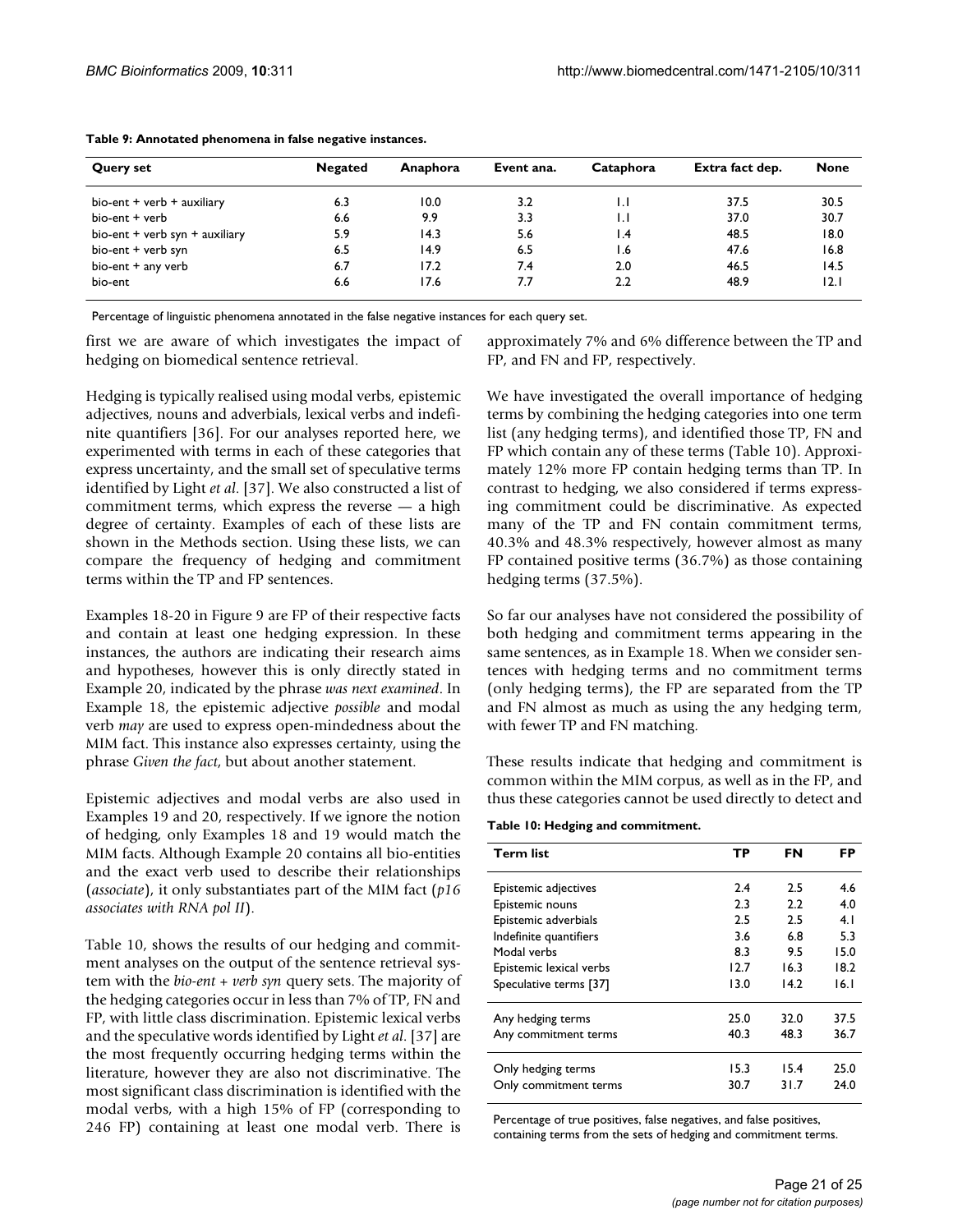filter FP. However, they may be useful, in combination with other features, in the development of statistical NLP models for distinguishing between TP and FP.

# **Conclusion**

In this paper, we have explored the numerous advantages of, and the complexities which arise when, extracting molecular interactions from full-text articles. Our analysis is made possible through the development of our unique Molecular Interaction Map (MIM) corpus. The MIM corpus documents the manual identification of molecular interaction facts from full-text articles, which are cited in a MIM developed by Kohn [20]. Each fact can be derived from one or more passages from the citations, and each of these instances are annotated with their location in the article, and whether coreference and/or negated expressions need to be resolved for the fact to be correctly extracted. Our annotation scheme also introduces the use of factual dependencies to incorporate additional knowledge which is required to infer a fact from an instance. These dependencies model the coherency within an article as well as any assumed domain knowledge.

The MIM corpus consists of 2162 annotated sentences from 78 full-text articles. Our corpus analysis demonstrates that full-text processing is crucial for extracting biomedical knowledge. Less than 45% of individual facts and 20% of instances we identified were contained within the abstract. Our evaluation of instance dependencies also highlights the need for full-text IE. The majority of instances with dependencies, rely on statements within different article sections. Further, a full-text system would be able to exploit the redundancy of facts throughout the articles. This will increase recall, and also the likelihood of an imperfect system identifying a fact. Therefore, it is expected that systems will significantly improve by processing full-text articles.

Using our corpus we can quantify the proportion of interaction instances requiring dependencies and also the amount of external knowledge required. Only 29% of synonyms and 46% of extra facts were identified in the articles. Further our corpus allows us to report on the relative importance of NLP tools for resolving coreference and negated expressions — 13% and 5.5% of instances require at least one coreference or negated expression to be resolved, respectively, for the original MIM fact to be extracted.

We concluded our analyses with oracle sentence retrieval experiments using the MIM corpus as a gold-standard evaluation dataset. The corpus allows us to explore the characteristics of both false negative and false positive sentences. We find the majority of FN arise from extra fact dependencies and anaphoric expressions. We also investigated the use of hedging and commitment terms as a means to reduce FP.

The research presented here, provides important empirical guidance for developers of biomedical IE and IR systems. We expect systems to gain significantly by processing full-text articles instead of individual abstracts, and by incorporating coreference resolution components. Furthermore, the automatic identification of synonyms, extra facts, and mutations, will be critical for the identification of molecular interactions.

# **Methods**

In this section, we discuss our annotation scheme and the full-text sentence retrieval system. We provide details on the process used to construct keywords and queries, and the gold standard text used in the sentence retrieval experiments. We also present the metrics used to evaluate the system, and examples of both hedging and commitment terms.

# *Annotation schema*

The MIM corpus is provided in an XML format. XML is a standard markup language for structured text, and XML parsers are freely available. This section introduces the elements within the corpus.

## *Fact and instance annotation*

Each fact type is marked with a specific element: main fact, subfact, synonym, or extra. Each has an id attribute, and a fact attribute representing the specific MIM fact. The subfact elements also have a parent attribute linking it to its corresponding parent fact. Below the fact level are the instance elements. The instance elements contain the attributes: id, author and loca tion. Any dependencies of an instance are marked within the instance element with an empty dep element. The dep element has a single attribute src which links the instance to a synonym or extra element. The example below shows another instance of the A1 Subfact in Example 11 (Figure 7).

```
<synonym id = "A1:s1s1" fact = "HsRad51 =
Rad51">
```

```
\epsiloninstance id = "A1:s1s1.i1" author
"Yuan1998" location = "Introduction">
```
The finding that human Rad51 (HsRad51) promotes homologous pairing and strand exchange reactions in vitro has suggested that Rad51 may also play a role in recombinational repair in man (26).

</instance>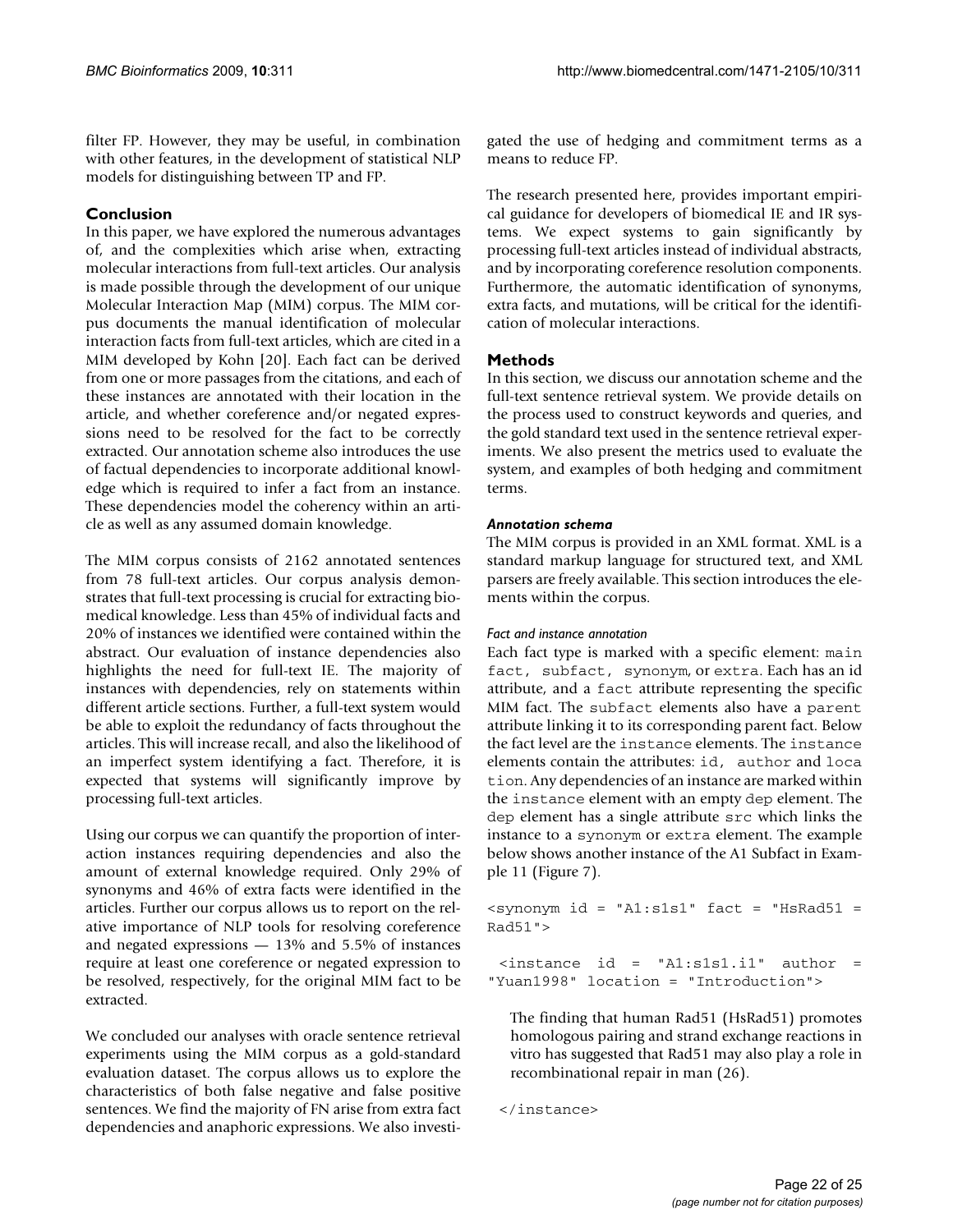</synonym >

<mainfact id = "A1:s1f1" fact = "ATM is in a complex with c-Abl and Rad51">

 $\epsilon$ instance id = "A1:s1f1.i1" author = "Yuan1998" location = "Results">

```
\text{<dep src} = "A1:s1s1*/\text{>}
```
In this context, HsRad51 forms a complex with c-Abl that includes ATM (data not shown).

</instance >

</mainfact>

# *Coreference expressions*

In the MIM corpus, the coreference expressions and their antecedent/s are marked as exp elements. Each exp has an id attribute which uniquely identifies the element. Coreference links are described by linking exp elements together using ptr (pointer) elements. Our scheme was adapted from Tutin *et al*. [38], which was based on the TEI's proposal for linking expressions together [39]. A pointer element specifies a relation from one point in an instance (where the ptr element appears) to one or more elements of the instance, indicated by the attribute src. For example:

In addition, Mdm2 promotes  $\langle exp \rangle$  id = "e.1">p53</exp> degradation, thereby terminating <exp id = "e.2"><ptr type = "ana phora" src = "e.1"/>its </exp > growth inhibitory signal.

# *Negated Expressions*

The negated expression are marked with negated elements, which have a unique id attribute. For example:

 $\epsilon$  />negated id = "n.1">Inactivation of p107</ negated> results in the <negated id = "n.2"> loss of HDAC1 binding </negated >.

#### *Full-text sentence retrieval system*

The sentence retrieval system takes as input queries composed of different sets of keywords which are associated with a specific fact or subfact in the MIM corpus, and retrieves all sentences matching the keywords. Each keyword search is restricted to a particular article (or articles) which is known in advance to contain the instances supporting the relevant MIM fact the query is associated with. The system does not apply any ranking criteria to the identified sentences, and thus all retrieved sentences are considered equally relevant. Our current system is not capable of searching within PDF documents, and as such the MIM corpus is slightly reduced to include only instances identified within articles in HTML format (63 full-text articles). We will refer to this reduced corpus as the MIM IR corpus, which is described later in this section.

The task of the system is to retrieve just those sentences annotated in the MIM IR corpus. Any retrieved sentence, which matches the keyword queries for a specific fact and also appears as an annotated instance of the fact is considered a relevant result, that is, a true positive (TP). Any other sentence retrieved by the system is irrelevant, and is referred to as a false positive (FP). Finally, any fact's annotated instances that are not retrieved by its corresponding queries are false negatives (FN).

# *Keywords and queries*

For each of the main facts and subfacts in the MIM IR corpus, we generated keyword lists containing the main terms associated with the facts and their instances. These lists were created semi-automatically by first obtaining the most frequent terms from the fact descriptions and instances, excluding any stop words, like *the* and *it*. This ensures that all main verbs associated with a fact (not only those within Kohn's description) are included. Each list was then manually reduced by a domain expert to include only those associated with the fact. These remaining terms were then divided manually into three classes: bio-entities, verbs, and auxiliary terms.

The *bio-entities* consist of all terms referring to the molecules involved, as well as their synonyms which are defined by dependencies, in the molecular interactions stated in the corresponding MIM fact. Bio-entities which occur in instances, but do not appear in the MIM fact, are excluded. The set of *verbs* includes all terms which describe the interaction relationship, as well as their synonyms. The *auxiliary* term list contains terms which were considered necessary by the domain expert to fully identify the entire MIM fact. Auxiliary terms often refer to specific structures within the bio-entities involved in the interaction, and are added manually if they are not identified by the semi-automatic approach. In many cases, no auxiliary terms are specified.

For examples, Figure 8 shows the keyword lists for the MIM A2 Subfact and N4 Main fact in Figure 6. The synonyms are shown in parentheses. Note that, the A2 keywords do not have any auxiliary terms, and the bio-entity *p70* in the N4 instance (Example 8, Figure 6) is not included in the N4 keyword list because it isn't part of the main fact.

From these sets of keywords, five query types are specified:

**bio-ent** sentences must contain all main bio-entity terms or their synonyms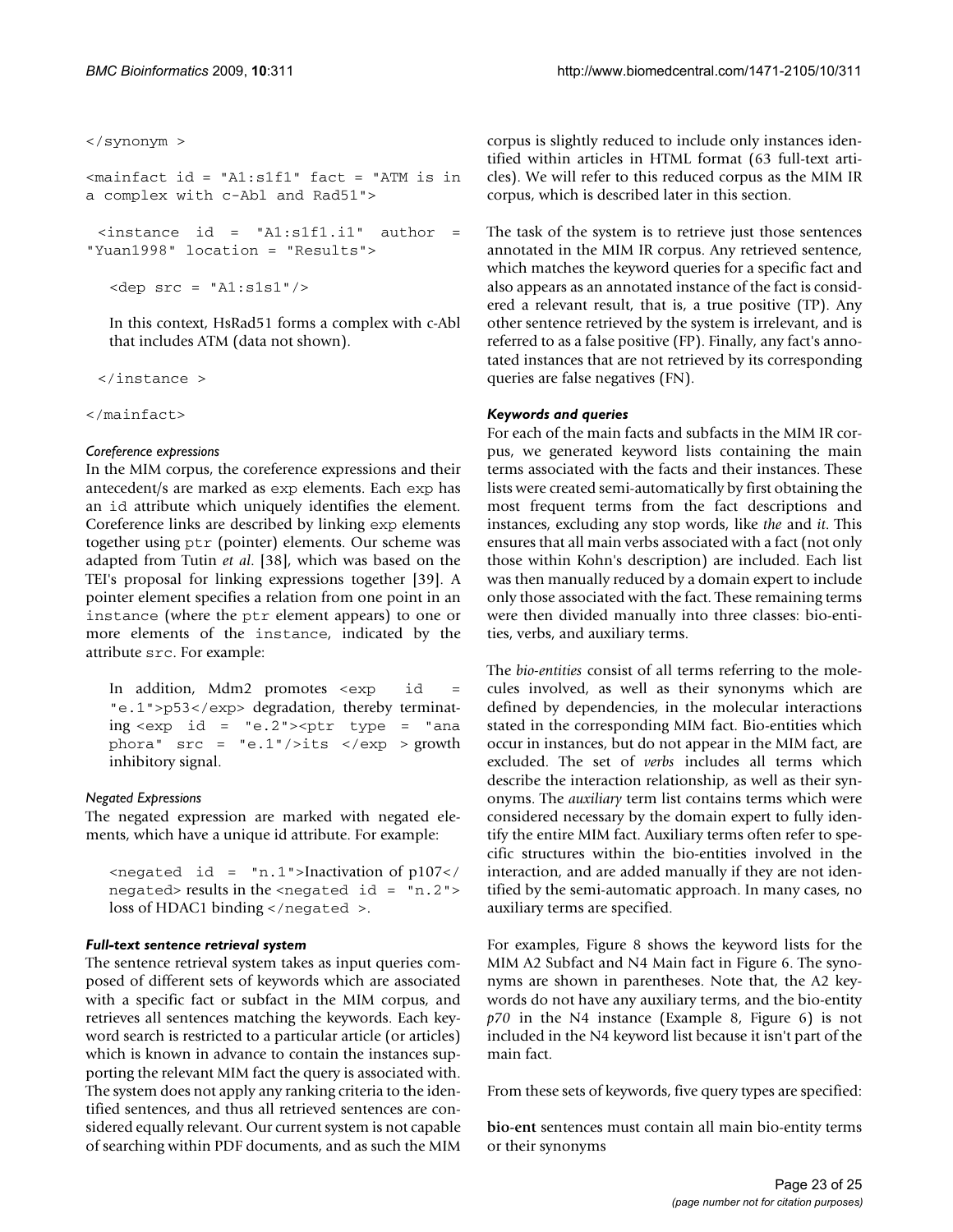**verb** sentences must contain all main verbs associated with a MIM fact

**verb syn** as above, but sentences may contain synonyms for each main verb

**auxiliary** if a MIM fact is associated with auxiliary terms, sentences must contain these or their synonyms

**any verb** sentences must contain at least one verb from the set consisting of all verbs associated with all MIM facts in the corpus.

These five classes are then combined to construct queries with various levels of relaxation, such as ent + verb syn, which will retrieve sentences identified by both the ent and verb syn queries.

#### *Preparing the IR corpus*

The IR experiments reported in this paper are based on 63 of the 78 full-text articles that were used to construct the MIM corpus. These articles correspond to those which are available in HTML format rather than only PDF. The HTML articles were converted into plain text using the World Wide Web browser Lynx, followed by some manual post-processing to filter out any remaining noise. Individual sentences were identified using a boundary detector based on the MXTerminator [40]. Manual postprocessing was carried out to correct any mistaken boundaries, such as *et al*.. These sentences were tokenised, ensuring single term entities with punctuation, like *E2F-4*, were not split into multiple tokens.

The reduced final dataset contains 19,117 sentences and 363,130 tokens. There are 316 different facts and subfacts identified within this dataset, corresponding to 1635 individual instances and 1736 sentences annotated. Only 92 instances consist of two or more adjacent sentences, which are all required to infer their associated fact.

#### *Evaluation metrics*

The sentence retrieval system's performance was evaluated using three metrics: precision (*P*), recall (*R*) and F-score (*F*), which are defined as follows:

$$
P = \frac{TP}{TP + FP}
$$

$$
R = \frac{TP}{TP + FN}
$$

$$
F = \frac{2PR}{P + R}
$$

where TP, FP and FN correspond to the number of true positive, false positive and false negative sentences retrieved.

## *Example hedging and commitment terms*

The following lists contain example terms from each hedging category and the set of commitment terms.

**Modal verbs** could, should, might

**Epistemic adjectives** probable, possible, unlikely

**Epistemic nouns** chance, claim, suggestion

**Epistemic adverbials** maybe, perhaps, presumably, surely

**Epistemic lexical verbs** appear, hypothesize, presume, suggest

**Indefinite quantifiers** about, generally, often, sometimes

**Speculative words** [37] likely, may, suggest, promise

**Commitment terms** demonstrate, established, indicating

# **Availability and requirements**

**Project name:** Molecular Interaction Map corpus

**Project homepage:** http://www.it.usyd.edu.au/~tara/ mim\_corpus/

**Operating systems:** Platform independent

# **Authors' contributions**

TM is the primary author of this work. TM developed the annotation scheme and annotated the MIM corpus, with contributions from JC. TM implemented the keyword extraction system, and manually edited the keyword sets. TM and JC developed the sentence retrieval experiments, and TM implemented the sentence retrieval system. The text of the paper was drafted by TM, and co-edited by JC. Both authors were involved in planning the study, and both read and approved the final manuscript.

#### **Acknowledgements**

This work was supported by the CSIRO ICT Centre and Australian Research Council Discovery grants DP0453131 and DP0665973.

#### **References**

- 1. Ohta T, Miyao Y, Ninomiya T, Tsuruoka Y, Yakushiji A, Masuda K, Takeuchi J, Yoshida K, Hara T, Kim JD, Tateisi Y, Tsujii J: **An intelligent search engine and GUI-based efficient MEDLINE search tool based on deep syntactic parsing.** *Proceedings of the COLING/ ACL 2006 Interactive Presentation Sessions, Sydney, Australia* 2006:17-20.
- 2. Meij E, Katrenko S: **Bootstrapping language associated with biomedical entities. The AID group at TREC Genomics 2007.** *Proceedings of the 16th Text Retrieval Conference, Gaithersburg, MD USA* 2007.
- 3. Bunescu R, Mooney R, Ramani A, Marcotte E: **Integrating cooccurrence statistics with information extraction for robust retrieval of protein interactions from Medline.** *Proceedings of the BioNLP Workshop on Linking Natural Language Processing and Biology at HLT-NAACL 06, New York City, NY USA* 2006:49-56.
- 4. Pyysalo S, Ginter F, Heimonen J, Björne J, Boberg J, Järvinen J, Salakoski T: **[BioInfer: A corpus for information extraction in the bio](http://www.ncbi.nlm.nih.gov/entrez/query.fcgi?cmd=Retrieve&db=PubMed&dopt=Abstract&list_uids=17291334)[medical domain.](http://www.ncbi.nlm.nih.gov/entrez/query.fcgi?cmd=Retrieve&db=PubMed&dopt=Abstract&list_uids=17291334)** *BMC Bioinformatics* 2007, **8(50):**.